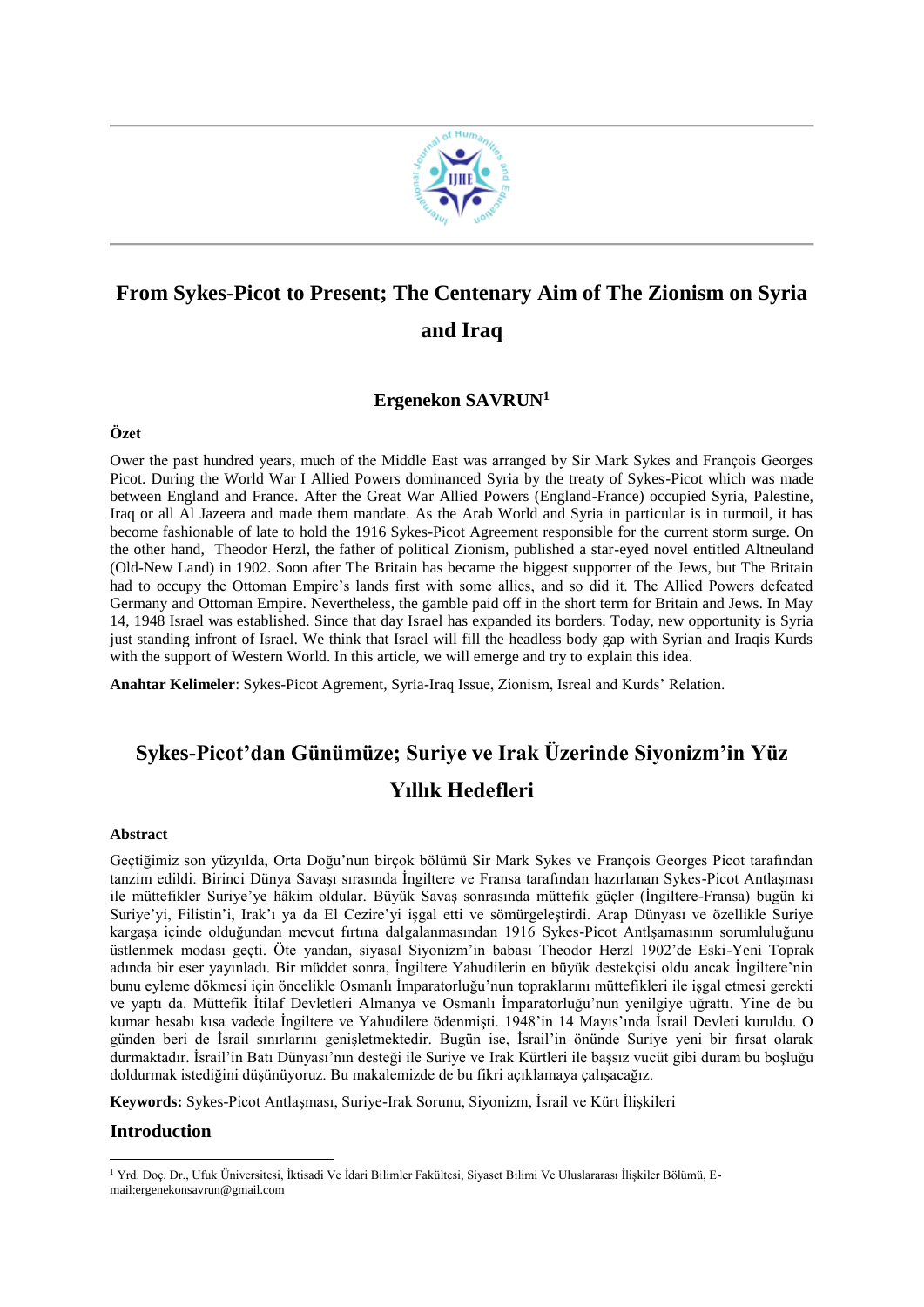As its known that as a region the Middle East comprises Arab Peninsula, North Africa, Western Asia and Mesopotamia. The term is Eurocentric and used in opposition to the Far East. The history of the Middle East dates back to ancient times, and throughout its history, the Middle East has been a major center of world affairs. In very real terms, history began in the Middle East because that is where writing started. The territory of the Middle East is also the origin of monotheistic religions like Zoroastrianism, Judaism, Christianity, and Islam. However, the rise of European Empires and the modern rise of nationalism have led to violent struggles for power and independence throughout the Middle East, which also suffers from the history of a negative reputation in Europe. Generally speaking, the Middle East has an arid and hot climate. The region is dominated by flat deserts, grassy plains, hills and several mountain ranges. Because of relatively low rainfall, its major rivers are of vital importance. The Middle East remains economically, politically, culturally and religiously sensitive region. (internet 1) Since the Middle East is home to some of the world's earliest civilizations, it is difficult to choose a starting point for examining its political history, for no matter how far back the investigator searches, there still seem to be deeper layers of historical and political developments that influenced the course of later events (Kamrava, 2005, p.9). We mantioned above that Middle East is the origin of the divine religions, but questionless Islam as both a system of beliefs and a historicalpolitical phenomenon has distinctively marked the Middle East, and its rise and evolution created dynamics that continue to shape the destiny of nations today. The rise, evolution, and spread of Islam in the seventh century A.D. were greatly influenced by the geography of the region in which it was born. Islam is not unique in this respect, for any religious or political phenomenon is shaped and influenced by its geographic circumstances. It then traces Middle Eastern history from the birth and expansion of Islam to the rise of the Ottomans and, after nearly five centuries, their ultimate collapse and replacement by European colonial Powers (Kamrava, 2005, p.9).

On the other hand, geographically the Middle East is not comprised of one homogenous group of peoples. There are several ethnic groups in there. After this brief explanation we will refer to the Ottoman period in the Middle East.

## **Ottoman Period in the Middle East**

Nodoubt Ottoman Turks ruled Middle East more than 400 years, but the Turks occured here nearly a thousand year. The Turks were know fort he two long braids they wore down their backs, and were dedicated horse warriors who used archers with deadly effect. Driving massed arrow fire into ranks of opponents, then turning and regrouping safely out of range of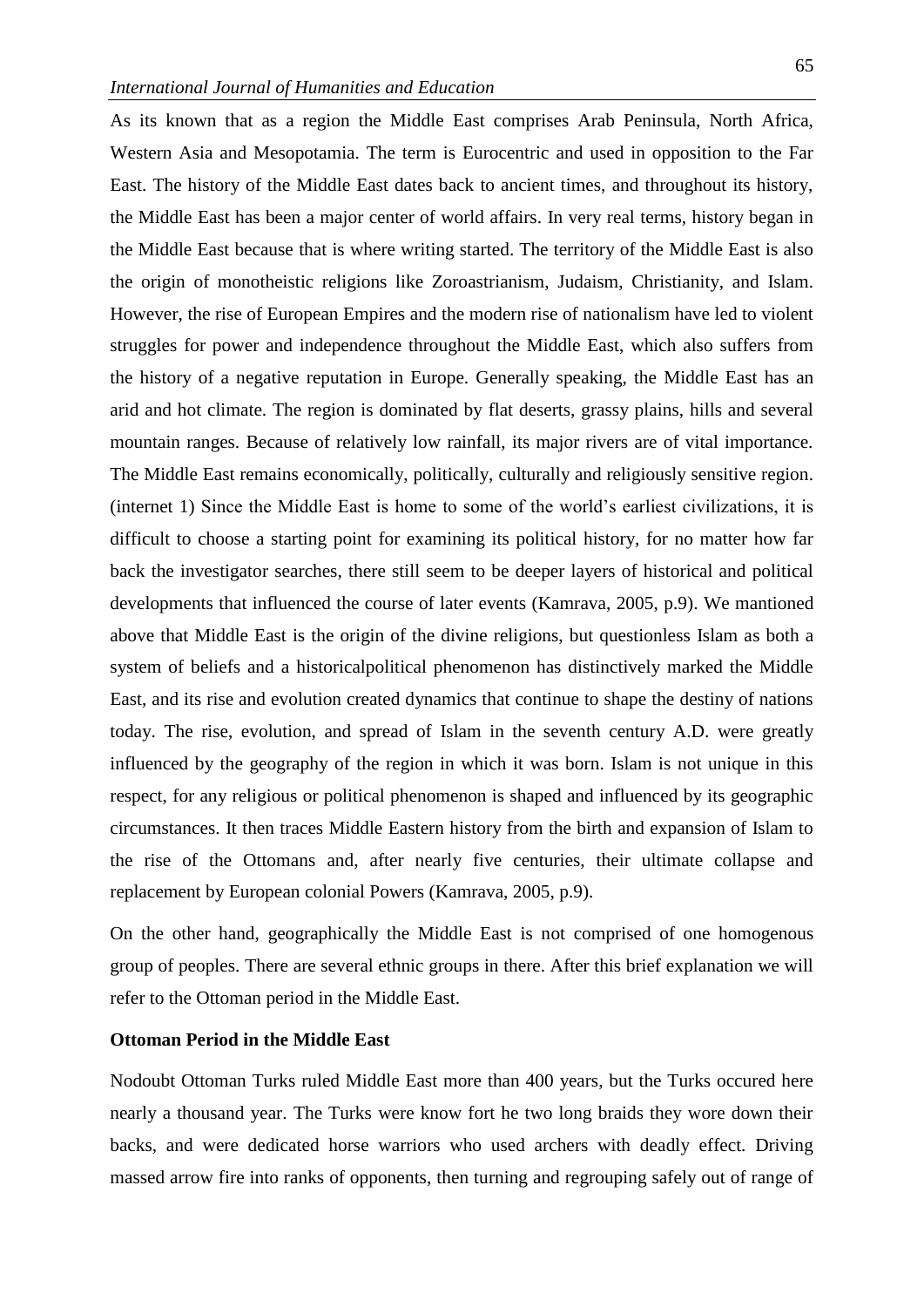a response, the Turks would fire and retreat repeatedly until their enemies were so decimated that their archers would finally close and finish their enemies with short swords. The Turks conquered most of the eastern Abbasid Caliphate and ultimately drove all the way to the Mediterranean before they stalled. However, Selchuk Sultan Tuğrul Beg was the beneficiary of these campaigns; the Arabs would never again control the vital heartland of Mesopotamia.

Afterwards these teritories were in contention between the Muslim Turks, the Crusaders, the Mongols and some other ethnic groups during the mediaeval. Then another Turkic state the Mamelukes dominated here till 1517. Ottoman Sultan Yavuz (Inexorable)Selim I conquered first Syria with the Battle of Mercidabık in 1516, and then entered Egypt after the Battle of Ridaniye in 1517.

Selim I "the Inexorable" (1512-1520) transformed the Ottoman Empire from a ghazi state on the western fringe of the Muslim world into the greatest empire since the early caliphate. Equipped with firearms and highly disciplined, Selim's forces routed the Safavids at Chaldiran in 1514 and even entered their capital, Tabriz, before withdrawing from Azerbaijan. Two years later they defeated the Mamluks and took over their vast empire. As the new masters of Syria, Egypt, and the Hijaz, the Ottomans now ruled the heartland of Arab Islam. The Ottoman capture of Cairo made Selim the most prestigious ruler in the Muslim world as he took over the caliphate from the Mamluks' puppet Abbasid caliph or so the Ottomans would later claim. Islam's holy cities, Mecca, Medina, and Jerusalem, also came under Ottoman rule (Goldschmit, Davidson, 2010, p.136).

Suleyman "the Lawgiver" or "the Magnificent" (1520-1566) had no living brothers to challenge his succession to Selim. Seen as the greatest of the Ottoman sultans by Turks and Westerners alike, Suleyman headed the forces that took Rhodes and Belgrade, defeated the Hungarians, besieged Vienna, captured most of the North African coast, drove Portugal's navy from the Red Sea, and twice defeated the Safavids. He revamped the Ottoman Empire's government and laws. Regrettably, though, he delegated too many of his functions to his viziers. Late in life he fell under the influence of his favorite wife, who caused him to have one of his sons (by another wife) killed and another exiled, thus leaving the throne to her son, Selim II "the Sot" (1566-1574). Few of the remaining sultans would match the quality of the first ten.

You may have inferred that the power and the glory of the Ottoman Empire stemmed from the personalities and policies of those first ten sultans. Rarely in history has one state enjoyed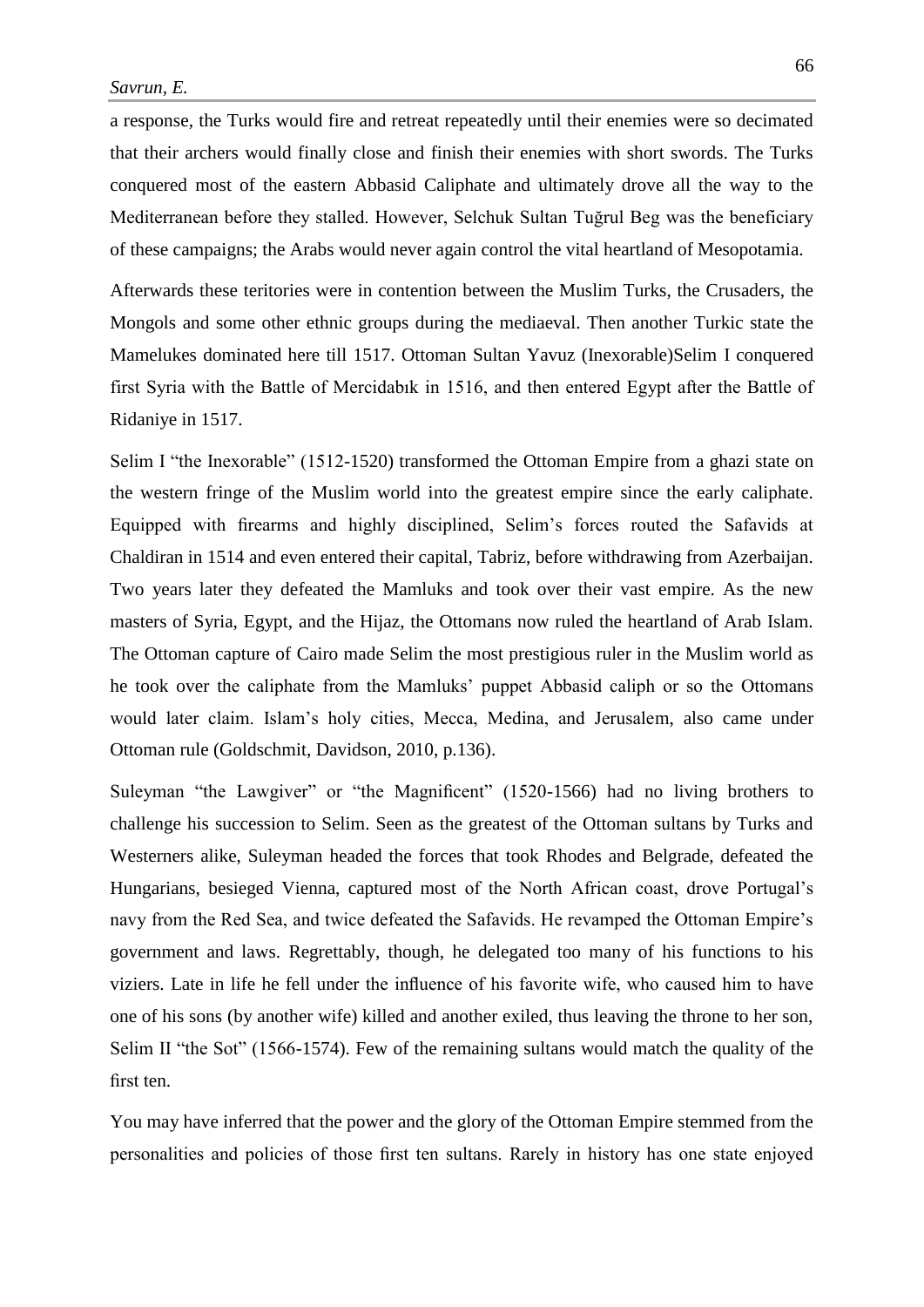such a succession of just and brave rulers for almost three centuries. No doubt the Ottoman Empire owed some of its strength to these capable sultans, who learned the principles of government from their fathers during their on-the-job training in the provinces. They gained power by competing against their brothers, and usually the best man won. To avoid costly power struggles, they established a rule that the man who succeeded to the sultanate should have all his brothers put to death. They let no religious prejudices stop them from using the administrative (and sometimes even the military and naval) skills of their Anatolian and Balkan Christian subjects to benefit the Ottoman Empire. When rival factions arose in the army and the bureaucracy, they kept them balanced and thus under control.

"No distinction is attached to birth among the Turks," wrote a sixteenth-century envoy from the Habsburg Empire:

The deference to be paid to a man is measured by the position he holds in the public service. There is no fighting for precedence; a man's place is marked out by the duties he discharges. In making his appointments the sultan pays no regard to any pretensions... of wealth or rank, nor does he take into consideration recommendations of popularity; he considers each case on its own merits, and looks carefully into the character, ability, and disposition of the man whose promotion is in question. Among the Turks, therefore, honors, high posts, and judgeships are the rewards of great ability and good services (Goldschmit, Davidson, 2010, p.136-137).

Nodoubt this period was zenith for the Ottoman Empires, and ofcourse for Middle East till 19th century.

### *Fisrt Encounter of the Jews and the Ottoman Turks*

The Ottoman Empire housed the majority of the world's Jews for most of the medieval period, and the Jewish communities of the Islamic world were responsible for many of the institutions, (Rustow, 2013, p.75.) but as its known most of the Jews came as an exiled to the Ottoman lands from Iberia. The Jewish communities of al-Andalus the part of the Iberian Peninsula under Muslim rule were particularly illustrious between the reign of the Umayyad caliph of Cordova 'Abd al- Rahman III (912–961) and the Almohad takeover after 1140. No other medieval Jewish community had so many high-ranking personalities in the political and economic spheres; no other produced a literary culture of such breadth, revealing an intellectual life shared with the Muslims. That blossoming was all the more unexpected in that the Jews of Hispania had lived in great social and legal insecurity during the time of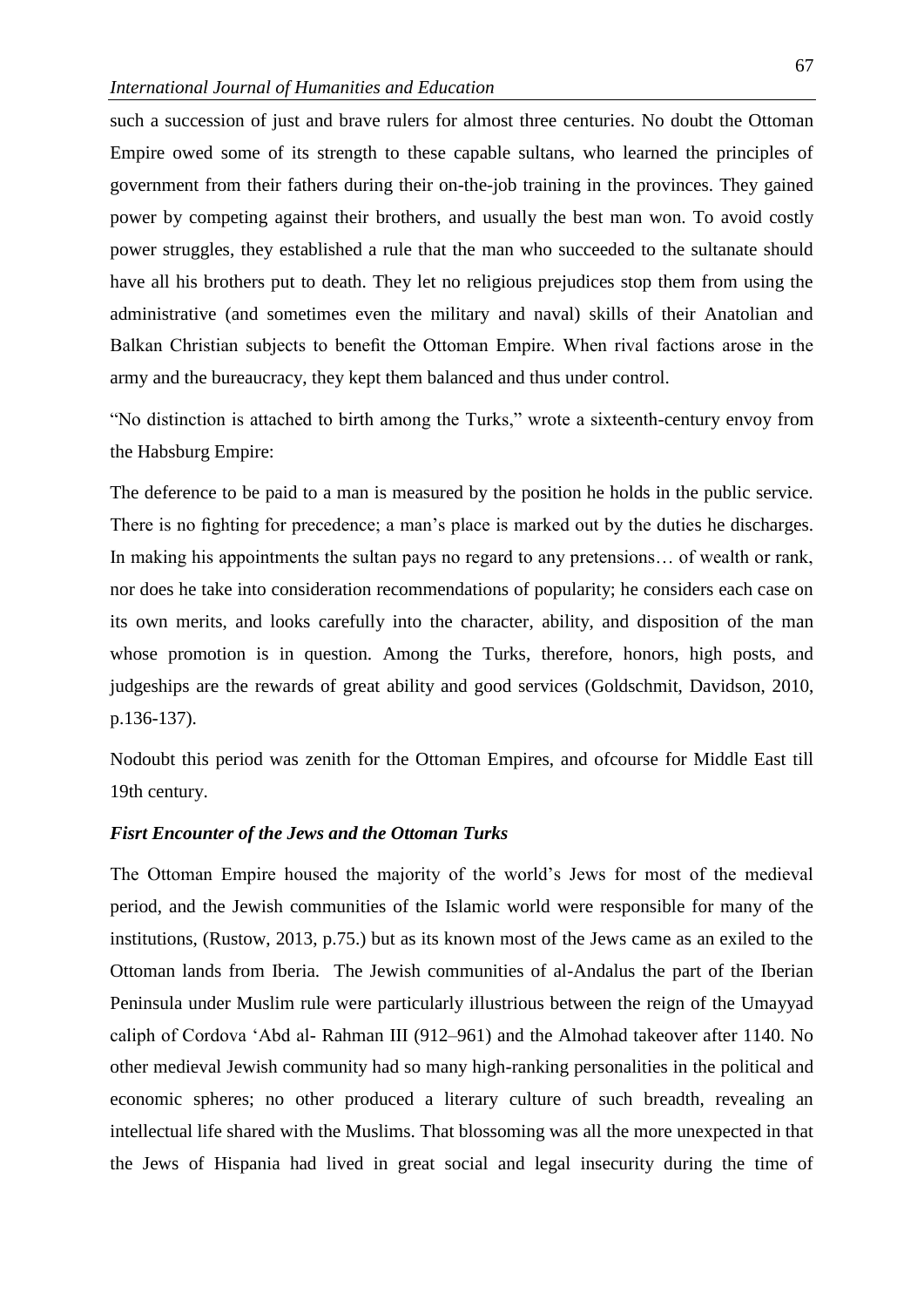the Spanish İnquisition in 15th century (Arenal, 2013, p.111.). There were more than 300.000 Jews at that time who lived in Iberia. But the eventual reports of the Inquisitors severely alarmed the Spanish monarchs, who took their religious responsibilities very seriously. The Inquisitors made a special target of those conversor who served the court, and in one of the first trials they conducted, in 1481 in Seville, dozens of members of the most prominent conversor families were burned at the stake. During the 1480s the Inquisition introduced a policy of partial expulsions that were designed to separate the Jews from the conversos. The first expulsions were from Seville, Córdoba, and Cádiz in 1484, and expulsions from Zaragoza and Teruel quickly followed. (internet 2) As it will remember similar pressures applied on the Iberia Muslims by Spanish Inquisitors.

But the tipping point for the Jews' remaining in Spain came in 1490 when a charge of blood libel (the episode of the *Santo Niño*, the Holy Child) arose in La Guardia, a community near Toledo, and confessions were extracted from tortured Jews and *conversos* that they had crucified a Christian child and were plotting to overthrow Christianity. No evidence was presented during the trial and there actually was no missing child; furthermore, a plot involving the overthrow of Christianity was a ludicrous idea, but despite this, those defendants who had survived a year of torture were convicted and executed and the townspeople became filled with such anti-Jewish passion that rioting was barely averted. At the beginning of 1492, with the conquest of Granada complete, the stage was now set for the decision about the fate of Iberia's Jews.

Not much is known about the composition of the [Charter of Expulsion](http://kehillatisrael.net/docs/learning/txt/s_decree.html) (Alhambra decree of expulsion) Scholars assume it was written in late January of 1492, becauseit was about this time that Seneor and Abrabanel began to try to influence the king and queen to revoke the decree before its publication. Abrabanel wrotethat he met three times with the king to plead for the Jews. There are other reports that a substantial bribe was offered, but the royal couple was firm in their resolve. The decree was dated March 31 but wasn't made public for a month; the original effective date was July 31 but was delayed two days to wait for Tish'a b'Av to pass the sole concession that Abrabanel was able to obtain.

The difficulties for the Jews in disposing of their property and selecting a destination country, let alone finding the means to travel, were monumental. Not only were they at a considerable disadvantage in selling their property, they were prohibited from leaving Spain with any funds in the form of precious metals, coinage, or jewels. All negotiable assets were to be forfeited to the crown. And any Jew within the borders of Aragon or Castile on the effective date of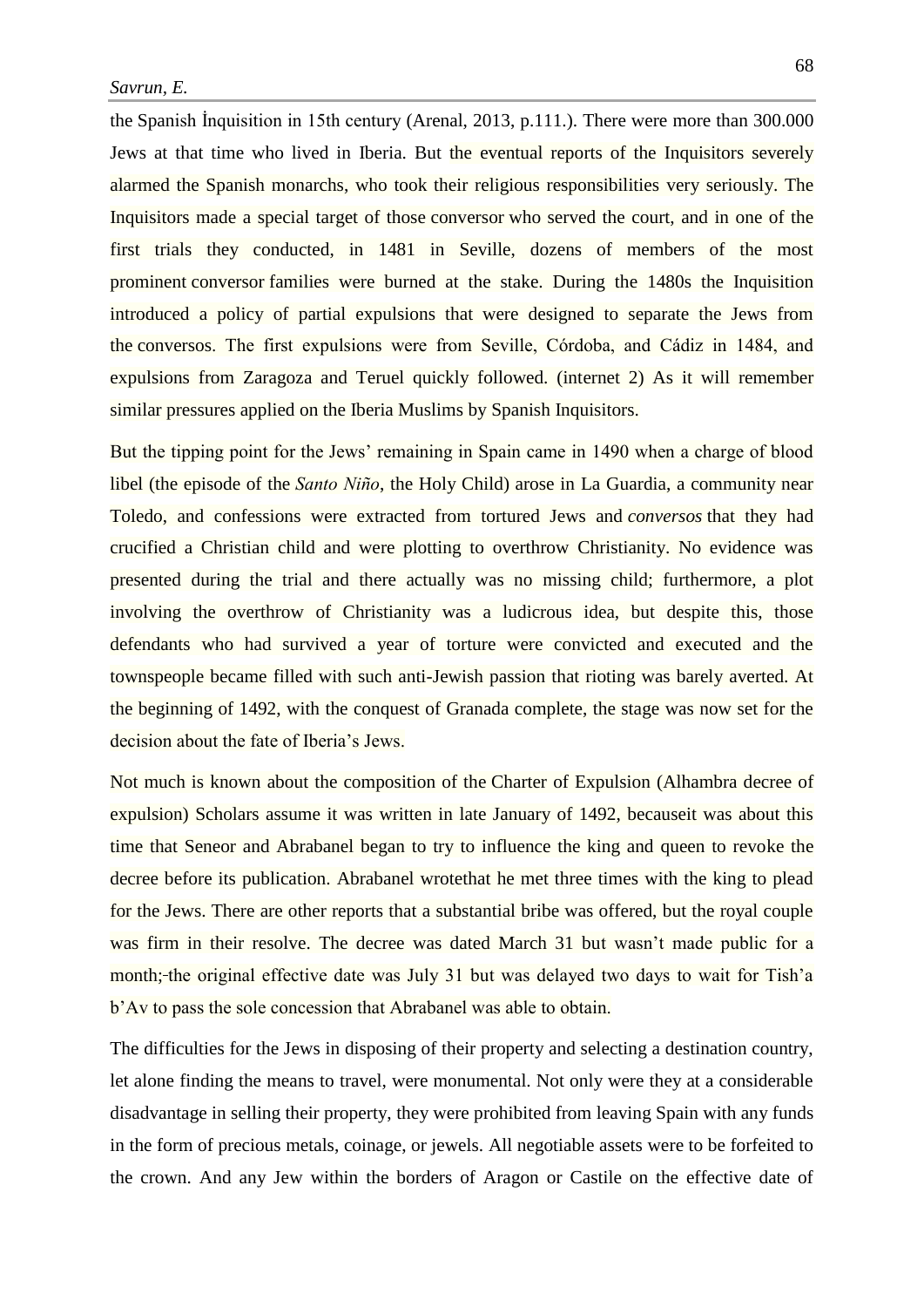expulsion would be forced to convert or be killed. England and France were closed as was virtually all of Italy. Most German city-states had expelled their Jews during the Black Death plague. Portugal and the tiny independent kingdom of Navarre were possibilities, but these countries, closely allied with Avalon-Castile, were uncertain; they actually only provided a few years' respite.

North Africa, the Balkans, and the near East were the best available choices, but traveling there put the exiles into the hands of rapacious ship-captains who were as likely to kill the passengers or sell them into slavery as to deliver them to their destinations. Many sources cite the number of Jews expelled from Castile and Aragon as greater than 150,000; but Aragon's Jewish population was far smaller than Castile's, and probalcly numbered only about 6,000 families. However, the population numbers given in various early sources vary greatly Also, the total number of *conversor* over the history of the Jews in Spain must be significantly greater than reported by historians given the results of genetic testing mentioned at the beginning of this article: these tests show that about 20 percent of the Spanish male population has a direct patrilineal descent from Sephardic Jews.

For the expelled Jews, two countries offered the most hope for sanctuary one from a most unlikely source. Pope Innocent VIII, pope from 1484 to 1492, was strongly opposed to the practices of the Spanish Inquisition and the extreme methods used by the Dominicans to examine and convict conversor. His successor, Pope Alexander VI, appeared to be also sympathetic to the Jews' plight and opened the Papal States to Jewish immigrants (this sympathy of the papacy lasted only some eighty years; Jews were expelled from the Papal States in 1569).

The other region of refuge lay farther East. In the early fifteenth century the Ottoman Turks invaded the Byzantine Empire and in the 1440's began a siege of Constantinople. The capital city fell in 1453 with many of its residents having died of starvation and disease. The Ottoman rulers needed people to repopulate the city; the Byzantine Greeks were not an option because of strong mutual hatred. So the Ottomans relocated the populations of a large number of Jewish communities into Constantinople now renamed Istanbul. The Jewish population of the city immediately went from zero to over ten percent. Jews leaving Spain were welcome in the Ottoman Empire and as a result of the Spanish expulsion, Istanbul's Jewish population swelled almost eightfold. Sultan Bayazid II, the Ottoman ruler, was said to have remarked that "the Catholic monarch Ferdinand was wrongly considered as wise, since he impoverished Spain by the expulsion of the Jews, and enriched Turkey."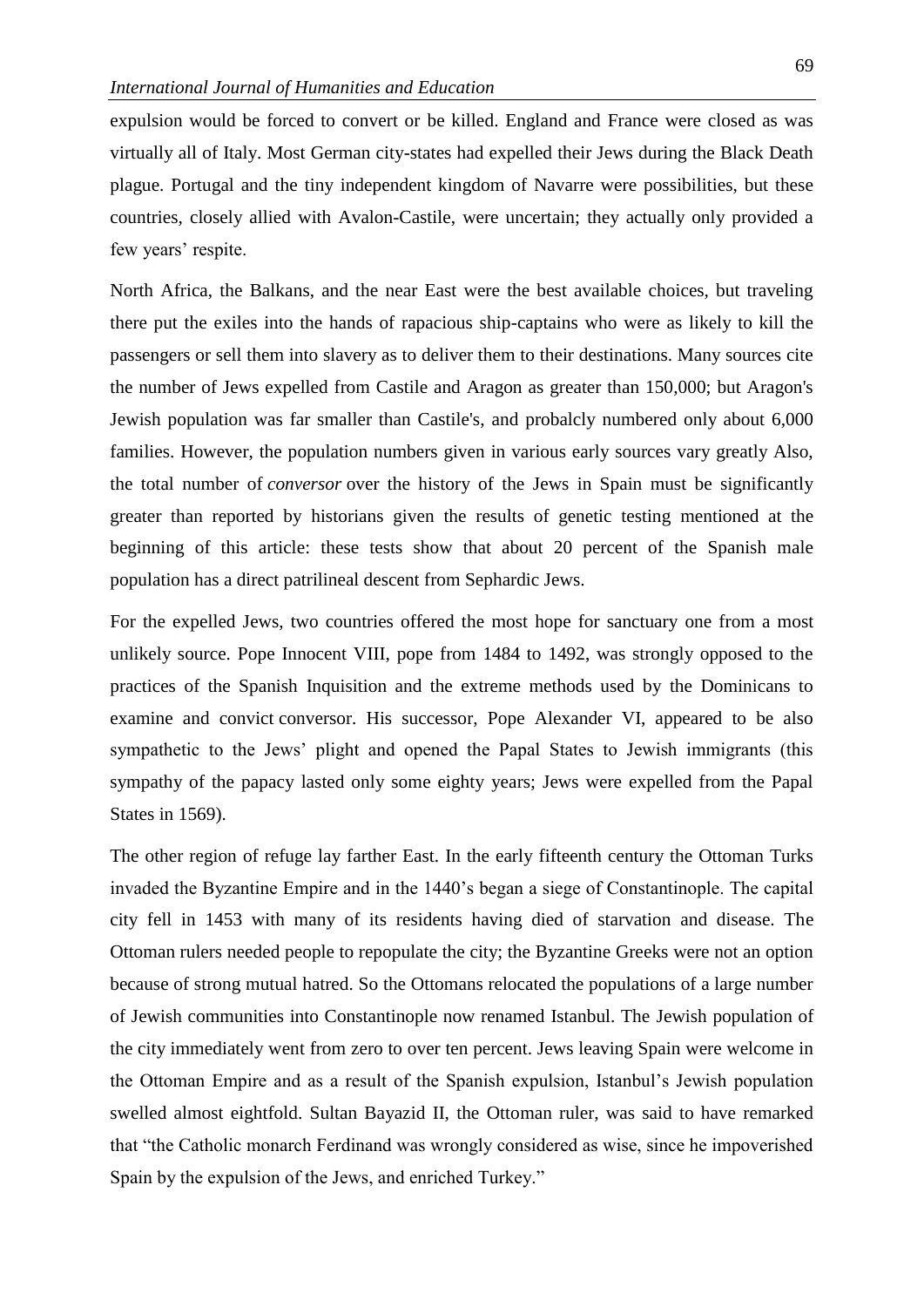Regardless of the potential sanctuaries in the east, many thousands of Jews lost their lives in leaving Spain, thousands wound up as slaves, many thousands were forced to convert, while the lucky ones who were able to find a place of refuge had to pay sizable bribes. The Jews who were able to find refuge in Portugal after payment of a stiff royalty soon learned that their safety would only be temporary. In 1497, those Jews were given an expulsion decree but it had a cruel twist. The expulsion was a ruse to assemble the Jews at ports, but no vessels were waiting for their transport. Instead, once assembled they were converted en masse and many of their children were seized and converted and given for adoption. The Jews who had sought refuge in Navarre were also forcibly converted in 1498 at the insistence of Ferdinand and Isabella. This was the end of the open presence of Jews in a land that had been occupied by their ancestors for at least 1500 years (internet 3).

Jews had a superior place in trade between Ottoman Empire and Western Europe in 15th century. They owned most of the trade capital an money. Ottomans fallowed a tpical Middle Eastern trade policy which was applied before them. It was to protect the rich mercants and to wellcomed them in their country so the state could be rich. Thus Sultan Bayazid II accepted the Iberian Jews whom were exiled from Spain in 1492, and placed them in to the some major trade ports and cities like Istanbul, Avlona and Thesseloniki (İnalcık, 2017, p.282).

Later on from the first decades of 17th century on, the harmony and mutual trust that had existed between the Muslims and non-Muslims was upset partly because of heavier taxtaion and widespread abuses of the local authorities, and partly because of the growing tendency among the Christian *re'aya* to cooperate with the crusading plans of Christendom. It is interesting to observe that while Muslims and non-Muslims used to belong to and work together in the same crafts in the ealier period, they now tended to have their own separate craft guilds. This is also the period in which the Catholic missions settled and extended their activities in the Ottoman Empire. In the 18th century growing commercial and cultural ties between Europe and the non-Muslims of the Ottoman Empire and the rise of national movements in the Balkans in the fallowing century threw the Islamic set-up of the Empire into disorder. Ottoman efforts to create a new kind of loyalty among the non-Muslims populations by furthering idea of Ottomanism, that is equality before the law of all Ottoman subjects, as a kind of secularized state, did not take root. These developments, however, made a strong impact on the Muslim-Turkish society itself and prepared the way fort he rise of the secular national state of the Turks against the old consecutives. (İnacık, 2016, p.210.)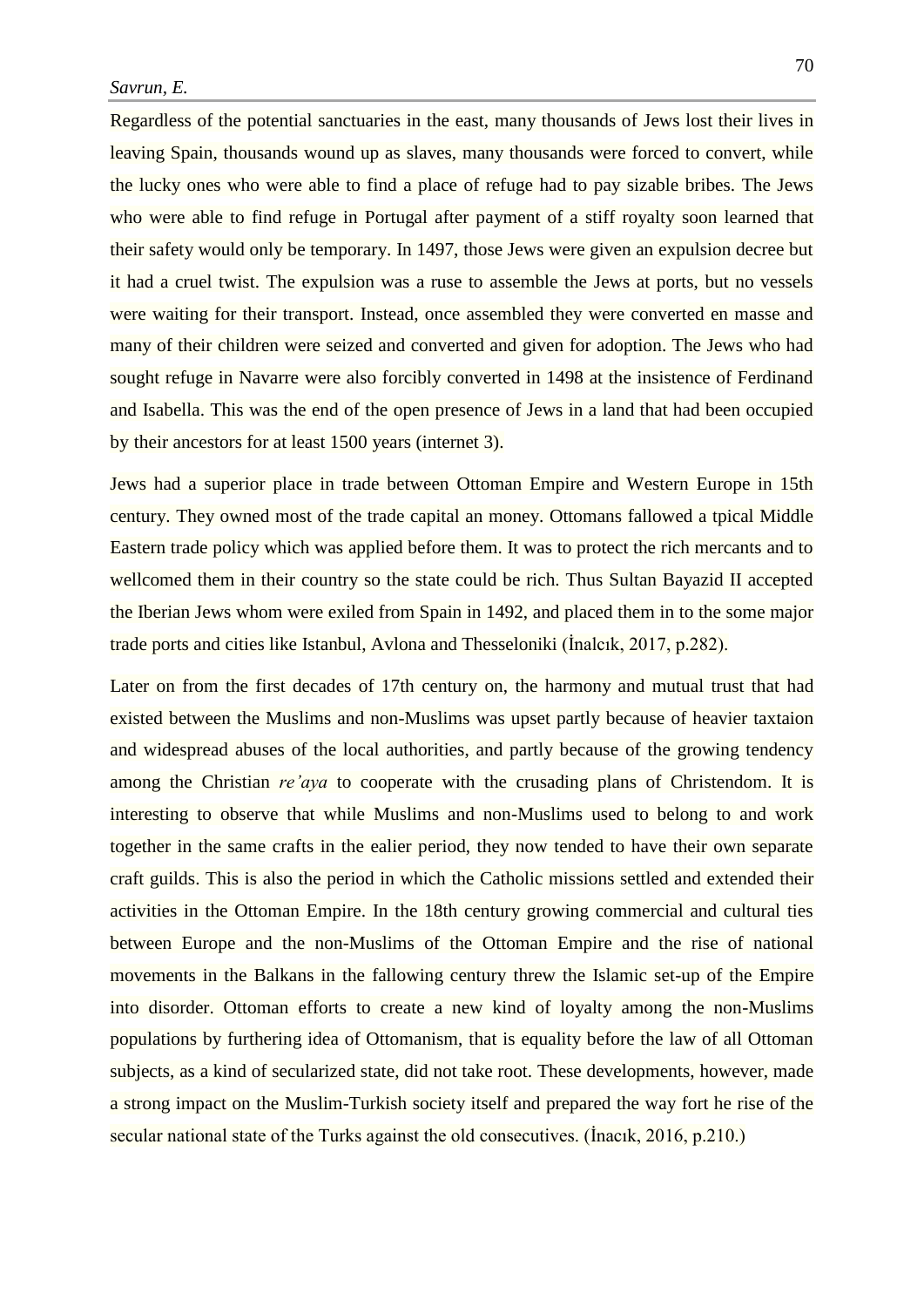#### **Impacts of the European Powers on the Ottoman Territories in 19th and 20th Centuries**

"19th century was the longest century for the Turkish Empire" says İlber Ortaylı. (Ortaylı, yıl, p.1) He is so right to say that because Ottoman Empire lost its deluxe power and days. Some parts of the Balkans, Caucasus, Crimes and North Africa were already lost. British Empire was leading the century and it was fallowed by France, Russia and Germany. These empires were also rivals againts each other. Regrettabley, the Crimean War (1853-1856) and Russo-Ottoman War (1877-1878) were the milestone fort he Ottoman Empire. Maybe Turks won Crimean War, but debt to Europe was not really payable, and the Russian Empire did not digest this defat. The war of 1853–56, known as the [Crimean](https://www.britannica.com/event/Crimean-War) War, began after the Russian emperor Nicholas I tried to obtain further [concessions](https://www.merriam-webster.com/dictionary/concessions) from Turkey. Great Britain and France entered the conflict on Turkey's side in 1854, however, and the [Treaty](https://www.britannica.com/event/Treaty-of-Paris-1856) of Paris (March 30, 1856) that ended the war was a serious diplomatic setback for Russia, though involving few territorial concessions. Twentyone years later declared a war againts the Turks in the Balkans and Caucasus. As a result of this war, Russia was able to extend its European frontiers southward to the [Black](https://www.britannica.com/place/Black-Sea) Sea, southwestward to the [Danube](https://www.britannica.com/place/Prut-River) River, and south of the [Caucasus](https://www.britannica.com/place/Caucasus) [Mountains](https://www.britannica.com/place/Caucasus) in Asia.

The last Russo-Turkish War (1877–78) was also the most important one. In 1877 Russia and its ally Serbia came to the aid of Bosnia and [Herzegovina](https://www.britannica.com/place/Bosnia-and-Herzegovina) and Bulgaria in their rebellions against Turkish rule. The Russians attacked through Bulgaria, and after successfully concluding the Siege of [Pleven](https://www.britannica.com/event/Siege-of-Pleven) they advanced into Thrace, taking Adrianople (Edirne) in January 1878. In March of that year Russia concluded the Treaty of San [Stefano](https://www.britannica.com/event/Treaty-of-San-Stefano) with Turkey. This treaty freed Romania, Serbia, and Montenegro from Turkish rule, gave [autonomy](https://www.merriam-webster.com/dictionary/autonomy) to Bosnia and Herzegovina, and created a huge [autonomous](https://www.merriam-webster.com/dictionary/autonomous) Bulgaria under Russian protection. Britain and Austria-Hungary, alarmed by the Russian gains contained in the treaty, compelled Russia to accept the Treaty of [Berlin](https://www.britannica.com/event/Congress-of-Berlin) (July 1878), whereby Russia's military-political gains from the war were severely restricted (Britanica, 1970, p.829-830).

On the other hand, the route to India had made security in the eastern Mediterranean, especially against Russia, a long-standing British preoccupation. Between 1854 and 1856 the British and French, with some assistance from Piedmont-Sardinia, had sent substantial fleets and armies to prop up Turkey. The Crimean War had a complex series of causes, but the root one was Russian aggrandizement against the sprawling and feeble Ottoman Empire. The performance of Britain and France, the two most advanced European nations, againts backward Russia was disappointing and in certain respects inept, although the supply by sea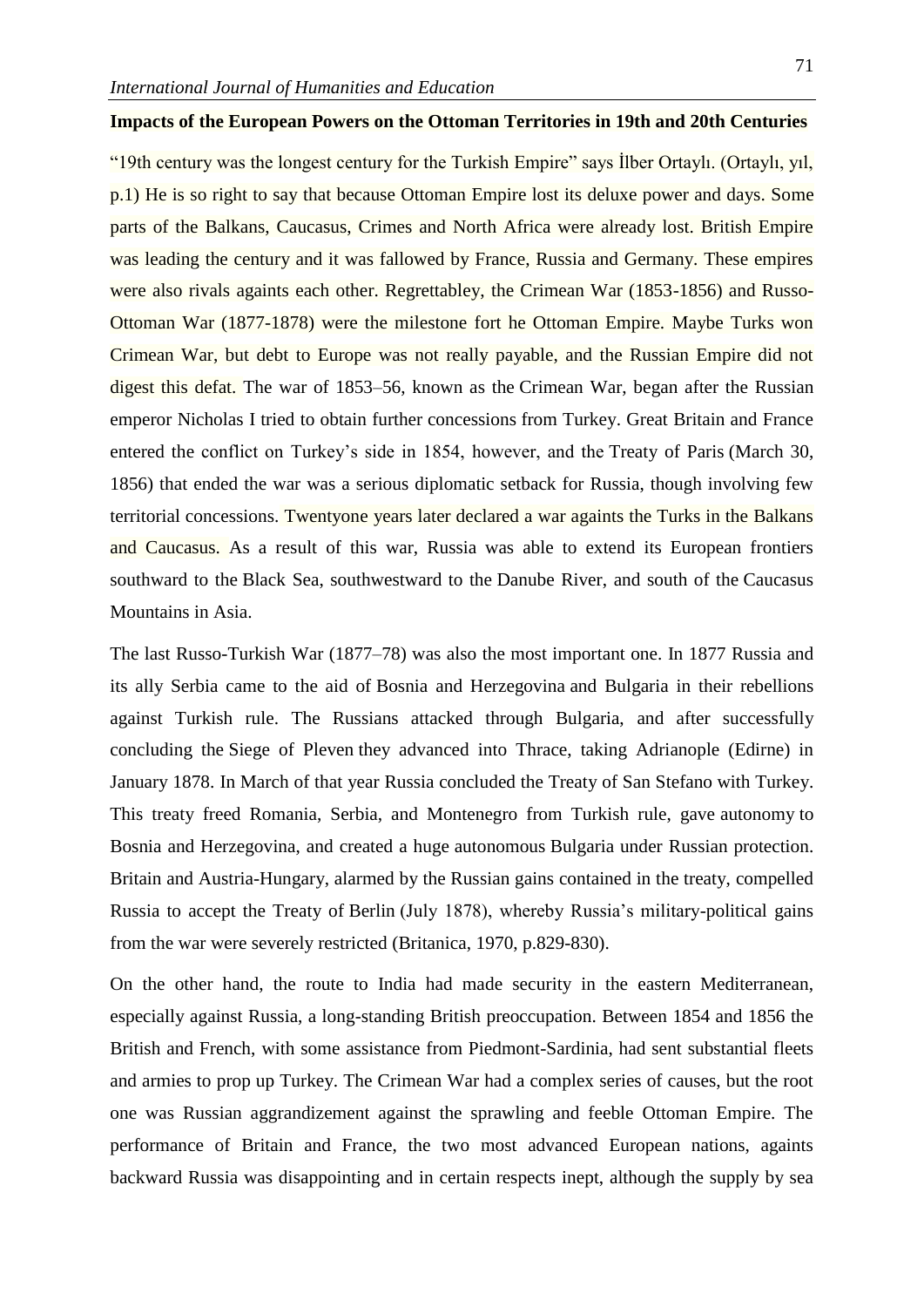of large armies at a considerable distance created new problems. The newspaper reporting by telegraph of the hardships of the troops starkly illustrated the problems and the paradox of war-making by a liberal state, and Florence Nightingale made a name for herself as the "lady with the lamp". The immobility of the campaign, which consisted largely of a series of sieges, bloodily resolved in the Crimea and in the area of Kars in Asiatic Turkey, looked forward to the 1914-1918 war. Turkey was successfully defended, and the British thus shored up the Ottoman Empire of which Egypt was a part.

The hope was that Turkey would reform and behave like a modern, liberal state. This hope was not fulfilled. By the 1870s, Turkey was again disintegrating, and under attack from Russia. The Disraeli government of 1874-1870 continued the Crimean policy of defending Turkish integrity. The Liberal opposition under Gladstone argued that this was no longer feasible and supported the division of much of 'Turkey in Europe' in to seperate, Christiane states. The 'Concert of Europe' present at the Congress of Berlin in 1878 reached agreement on this and Disraeli returned to London bringing 'peace without honour' what Gladstone's and his party said, and the imperial gain of the island of Cyprus, thought to be of strategic importance for the Eastern Mediterranean, but in fact useless as a naval base (Morgan, 2009, p.506-507). As we see Ottoman Empire were being lonely in European state system even worse British Empire's next government Gladstone thought that Turkey should divided.

### **Oil and the Turmoil of the Middle East**

"Diplomats had simply assumed, fort he first but not for the last time, that state building was possible." (Ottaway, 2015, p.4).

Oil was found at Masjed Soleyman in southwestern Iran on May 26, 1908, and three years later was piped down to a newly built refinery at Abadan on the Iranian side of the Shatt alrab, not many miles below Basra. Its global importance was immediately recognized, not just by the Admiralty in London, looking for new sources of supply for its oil fired battleships, but in other European capitals as well leading to a brief British-German-Turkish skirmish for control of the pipeline at the start of World War I.

Oil also played and imported role in the struggle after the war over the future of the Ottoman province of Mosul, where a large oil field was eventually discovered in 1927 at Baba Gargur near Kirkuk in the new, British mandated Iraq. Oil was next found in the Persian Gulf. The story of the discovery, exploitation, and importance of Middle Eastern oil has been told in many different ways, and from many different points of view. For some it has been a source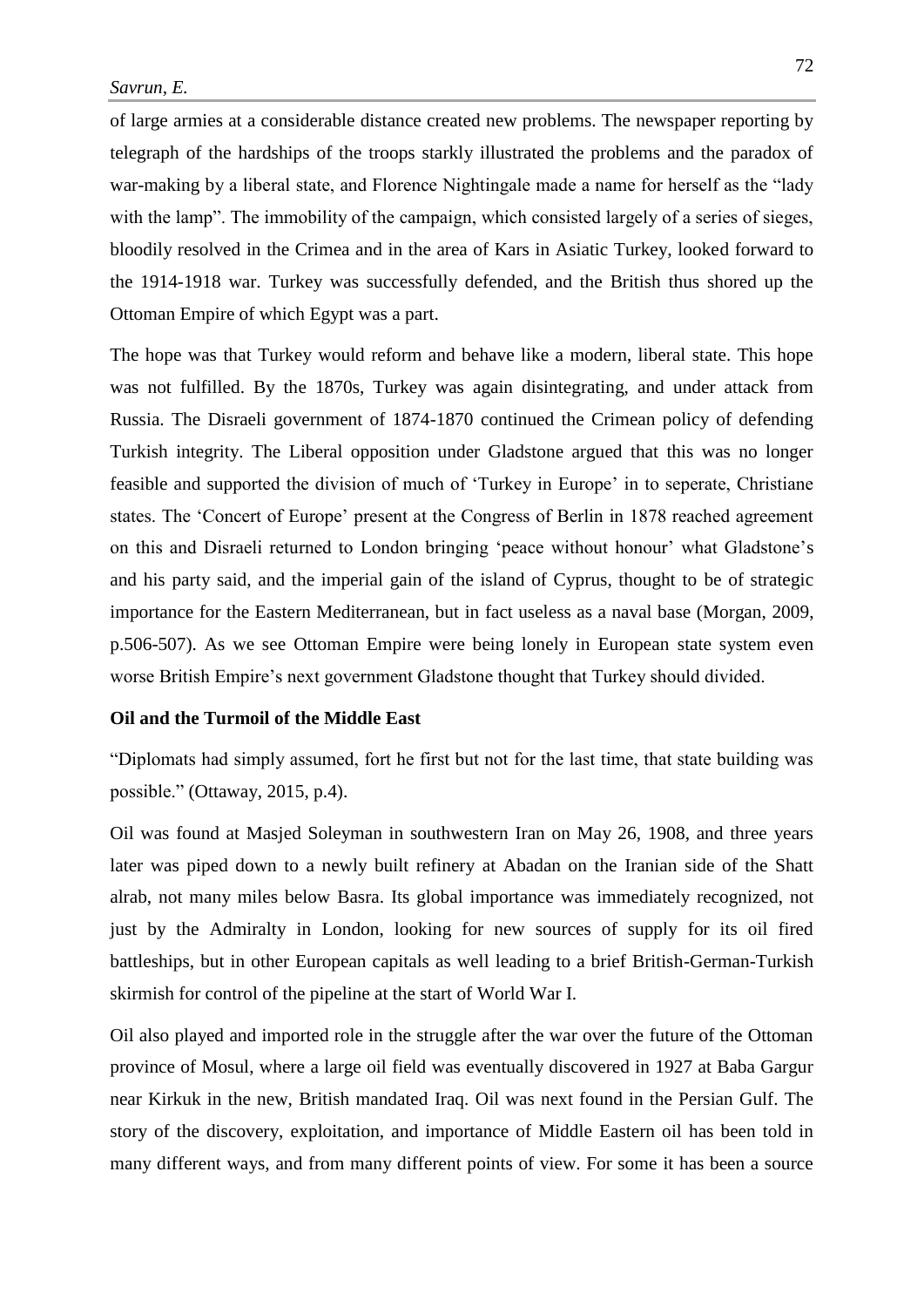of Western triumphalism as in the case of the Aramco story, in which brave Texas pioneers conquer the world's last oil frontier. For others, like the Arab novelist Abd al-Rahman Munif, it is a tale of woe, as the lives of nomadic people are disrupted by the appearance of prisons and exploitative local officials. For still others, it amounts to a local success story, where in the embryonic nation states of the Gulf learn to challenge Western oil companies in such a way as to force them both pay more for the oil (Owen, 2008, p.1).

### **From Eastern Question to the Fisrt World War**

In the Near East, the perennial breeding ground of international cirses, a new threat to regional stability and to the peace of Europe emerged in the late nineteenth century with the rise of yet another movement (Rich, 1992, p.329). In the overall international Picture, the greatest significance of the Trippolitanian War was its impact on the Balkans. All the Balkan states with the execption of Romania bordered on the Ottoman Empire, and all were eager to seize the lands adjacent to their own (Rich, 1992, p.425).

This time within in the holy and oil reserve lands of the Ottoman Empire where was today's Jarusalem, Syria, Iraq and all other Arab lands. Ottoman Empire struggled against the Europe's Great Powers. Just a few years before the Great War 1, they first fought against the Italians in Tripoli, and second big Balkan defeat againts its old consecutives.

There is no doubt that Austria wanted to exploit the general horror aroused by the assassination of Francis Ferdinand and Sophie throughout Europe to take punitive action against Serbia (Rich, 1992, p.440). Maybe we may heard this cliche sentence above. Children in schoolage could give an answer ıf they asked why First World War started? But what is actually happening is different.

The availability or lack of oil profoundly influenced international affairs throughout the twentieth century. Although most scholars understand that oil played a significant role in many of the great power contests of the last century, they do not always grasp the how and why. This is particularly the case when it comes to the two global conflicts of the first half of the twentieth century, the world wars, not to mention the volatile interwar period. The evolution of oil from a purely commercial product into a strategic commodity began in 1912, when the Royal Navy shifted to burning oil rather than coal for fuel. Although the contribution of oil to the outcome of the First World War was marginal, after 1918, policymakers around the world understood that ample and secure supplies of oil were a necessary if not sufficient prerequisite for both economic prosperity and national security.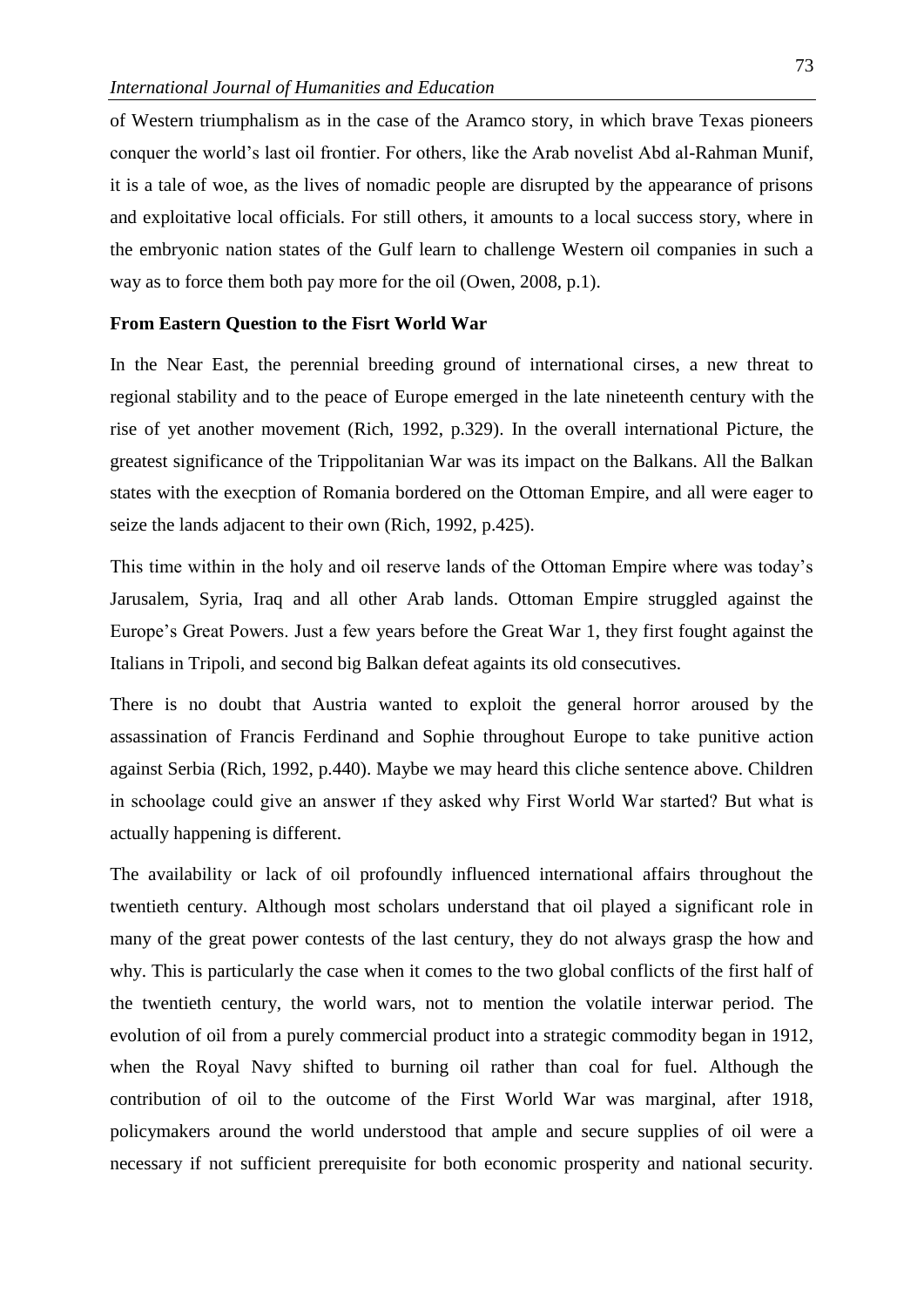During the Second World War, oil played a vital role not only by facilitating or hindering military operations, but also as an object of grand strategy. The increasing mechanization of warfare played to the strengths of the Allies, whose massive economic and industrial superiority over the Axis was complemented by ample and relatively secure supplies of oil. Control of major oil reserves, most notably those of the Middle East, also figured prominently in the war aims of both the Allied and Axis powers (Toprani, 2012, p.1). To be sure, oil did once have a special strategic military significance. The decision just before World War I to convert the British Navy from coal to oil enhanced the naval superiority of the allied powers. Internal combustion engines also played an important role on land toward the end of World War I. (Singer, 2008, p.1) No other element has shaped the history of the past 100 years so much as the fi ght to secure and control the world's reserves of petroleum. Too little is understood of how political and economic power around the raw material, petroleum, has been shaped by interests principally under the control of two nations the United Kingdom and, later, the United States of America. (Engdahl, 2004, p.1) British secret intelligence services at this time also evolved in an unusual manner. Unlike the empires of France or other nations, Britain modelled its post-Waterloo empire on an extremely sophisticated marriage between top bankers and fi nanciers of the City of London, government cabinet ministers, heads of key industrial companies deemed strategic to the national interest, and the heads of the espionage services (Engdahl, 2004, p.7-8).

On the other hand, Growing divergence after 1873 between the depressed economy of the British Empire and the emerging industrial economies of Continental Europe, above all the German Reich, created the background to the outbreak in 1914 of the Great War. The role of petroleum in this confl ict had already become central, though to a degree that few outside a tiny elite of London and New York bankers and fi nanciers realized until years later (Engdahl, 2004, p.11). Great Britain fought the First World War largely with oil imports from the United States, which was a painful reversal of fortune for a nation that had enjoyed energy independence during the Age of Coal. Since domestic oil production was miniscule, with little likelihood of any change in the near future, Britain had no choice but to import oil. 1 But even if imports were indispensable, Britain could still try to avoid relying upon sources of oil controlled by rival powers. The most important question after 1918 was whether Britain could acquire control of supplies of foreign oil on its own terms and maintain access to them without recourse to the military and economic power of the United States or any other great power. Most importantly, British oil companies would be supplied largely from oilfields in a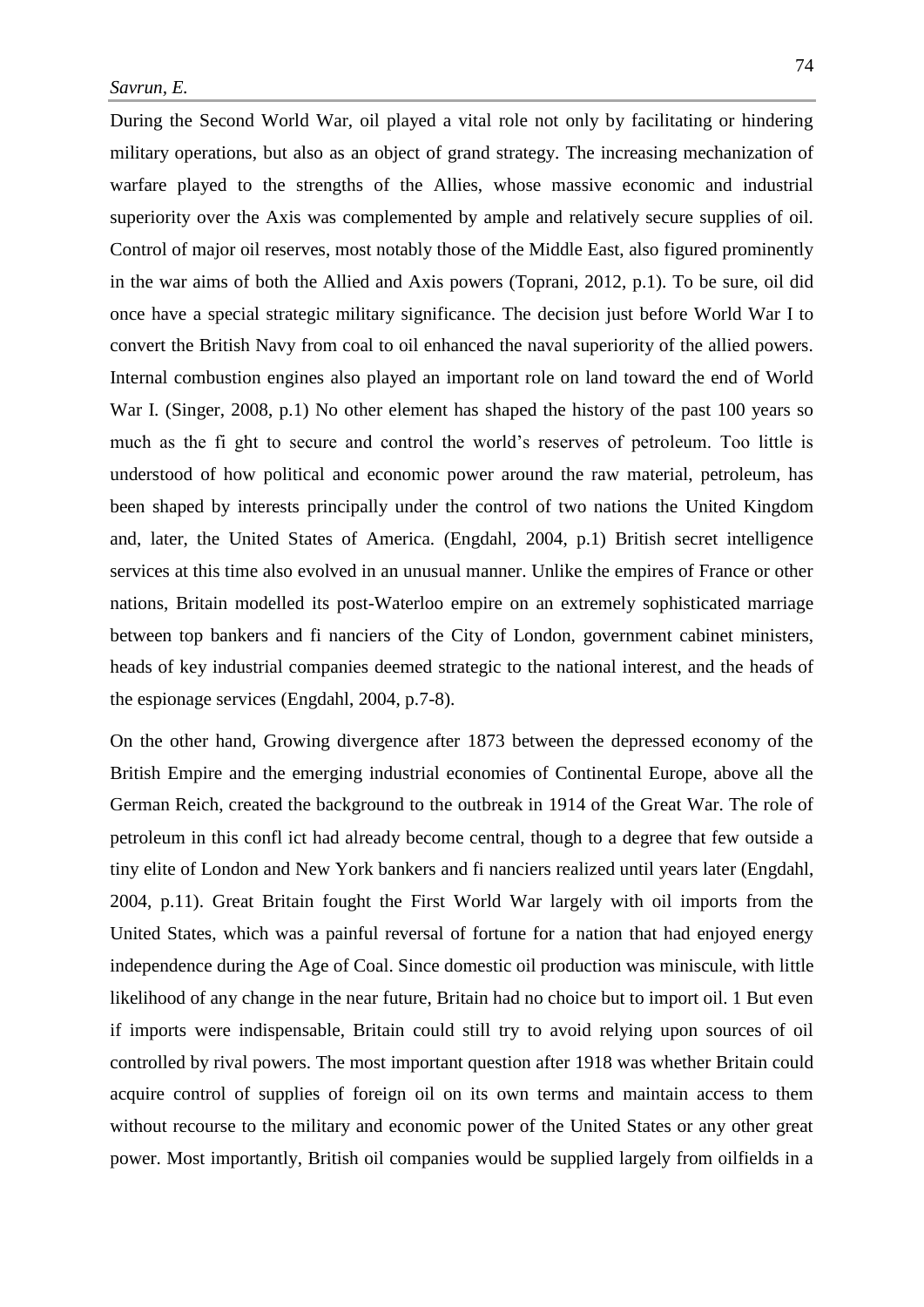region under British political, military, and economic control. For a country that lived and died on its access to imports, this was as close to energy independence as Britain was ever going to get (Toprani, 2012, p.31-33.).

Fort he Turks; The Ottoman Empire's entry into the First World War, as a result of a complex web of secret alliances between the European powers, can be characterised as part of the European origins of the war. But, just like the involvement of all other European empires, it meant that parts of the world well beyond Europe were drawn into the conflict. The Ottoman army just under three million conscripts of Turkish, fought the British in Egypt, Palestine, Arabia, Mesopotamia (modern-day Iraq) and Persia (today's Iran). Of all these encounters, the [defeat against Ottoman forces at Gallipoli](http://www.bbc.co.uk/history/worldwars/wwone/battle_gallipoli.shtml) in particular has made a lasting impression on Britain, as well as Australia and New Zealand due to the heavy losses they incurred. It is also remembered as one of the most significant battles of the conflict in Turkey. Overall, the total number of combatant casualties in the Ottoman forces amounts to just under half of all those mobilised to fight. of these, more than 800,000 were killed.

When the war ended for some countries in 1918-19, it did not for Turkey: the First World War led straight into the [Turkish War of Independence](http://en.wikipedia.org/wiki/Turkish_War_of_Independence) (1919-1923). This, together with the secret wartime agreements between the British and the French to divide up the Ottoman territory amongst themselves, sealed the fall of this formerly formidable empire, and led to the creation of the Turkish republic reduced primarily to the former empire's Anatolian heartland under Mustafa Kemal Atatürk. [Turkish collective memory of this period is coloured by these](http://en.wikipedia.org/wiki/Mustafa_Kemal_Atat%C3%BCrk)  [events. It lost its status amongst the great empires and, with it to some extent, its role in](http://en.wikipedia.org/wiki/Mustafa_Kemal_Atat%C3%BCrk)  [Europe. And it felt betrayed by the British who had, during the war, formed secret alliances](http://en.wikipedia.org/wiki/Mustafa_Kemal_Atat%C3%BCrk)  [with Ottoman Arabs to stir up revolts against their Turkish imperial rulers and entered into the](http://en.wikipedia.org/wiki/Mustafa_Kemal_Atat%C3%BCrk)  secret [Sykes-Picot Agreement](http://en.wikipedia.org/wiki/Mustafa_Kemal_Atat%C3%BCrk) in 1916 [with the French, to take control of much of the](http://en.wikipedia.org/wiki/Mustafa_Kemal_Atat%C3%BCrk)  [empire's former territory](http://en.wikipedia.org/wiki/Mustafa_Kemal_Atat%C3%BCrk) (internet 4).

Ottoman Army fought bravely in every battlefront on unequal conditions, and They won some of the battles, but at the end Turks' empire lost the Great War. Nothing will be like the rest now especially in the Middle East as we will mention in further writings.

# **Road of the Zionist Israel: Sykes-Picot Agreement and Balfour Declaration**

Sir Mark Sykes (1873-1919), a distinguished British orientalist, and Charles Georges-Picot, formerly French Consul in Beirut, prepared a draft agreement in 1915-1916 about the postwar division of the Middle East, which was also approved in principle by Russia.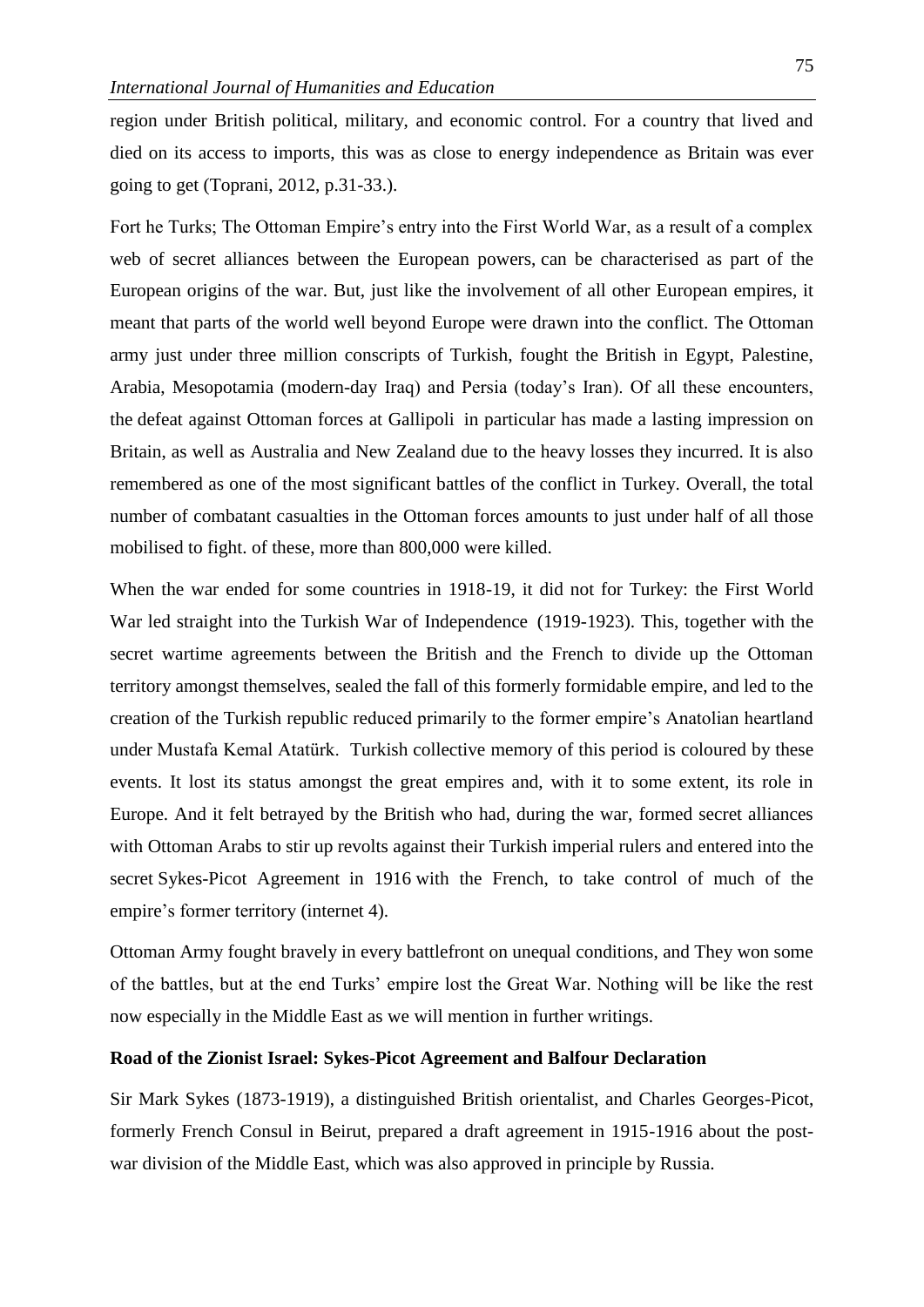Persuant to the 1916 agreement, arbitary borders were drawn that grouped adverse ethnic groups and competing religions together into states of a loose identity. Organizing in state frameworks was new to the region, which customarliy grouped it self into local clan, tirbal, ethnic, and religous frameworks under the remote rule of foreign empires. What sustained the Sykes-Picot system were though regimes that acted for their own benefit (Tira, 2015, p.57).

At the end of the Ottoman Empire, many community leaders and individuals within those communities were faced with "critical choices" that often determined the fate of the particular group to which they belonged. Having witnessed what had transpired in the chaos of World War I, people realized that making the wrong choices could harm their standing at best, or desteroy their communities at worst (Patrick, 2013-2014, p.107).

The state was not a means for the self-determination of a nation, but primarily a framework for enabling opportunities and legitimacy to exercise force in the service of ruler interests. In the first wave, the system was based on kings, headed by the Hashemite family, with its origins in Saudi Arabia. This family was alternately given control over Syria, Iraq, and Jordan. The second wave to visit the Middle East consisted of military regimes, secular and ostensibly socialist. Both the kings and the generals promoted the idea of unique Arab national identities in order to strength the legitimacy of the state and the person its helm. This was especially obvious in states where the generals were part of a religious or ethnic minority as in Syria and Iraq.

The third wave to visit the region was terror. The rationale of religious reorganization does not necessarily comply with the nation-state orientation and is likely to ignore borders or redraw them. At the same time, the label "Islamic" is itself misleading and comprises polarized elements. There is more that divides than is common between Sunni and Shiite movements; between the old guard of the Muslim Brotherhood and the new jihadist movements (such as ISIS); between organizations with national and territorial orientation such as Hamas and global organizations such as al-Qaeda; between conservative establishments seeking to safeguard the status quo such as the Saudi Wahhabi and those seeking to destroy the existing system (Tira, 2015, p.57-58). We give Sykes-Picot Agreements protocols and stop here for now because we will mention this suject again afterwards.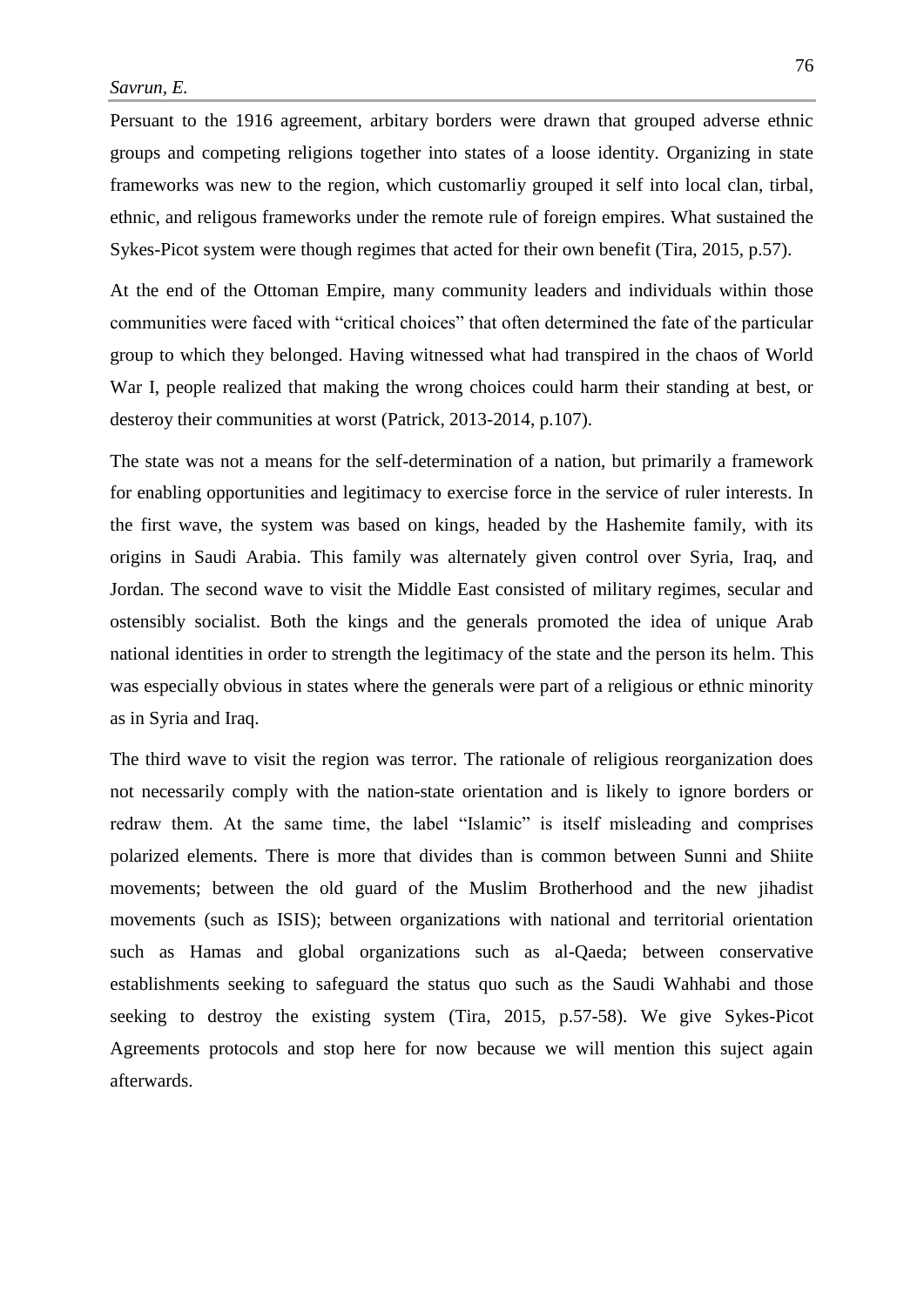*15 & 16 May, 1916:* 

#### *1. Sir Edward Grey to Paul Cambon, 15 May 1916*

*I shall have the honour to reply fully in a further note to your Excellency's note of the 9th instant, relative to the creation of an Arab State, but I should meanwhile be grateful if your Excellency could assure me that in those regions which, under the conditions recorded in that communication, become entirely French, or in which French interests are recognised as predominant, any existing British concessions, rights of navigation or development, and the rights and privileges of any British religious, scholastic, or medical institutions will be maintained.*

*His Majesty's Government are, of course, ready to give a reciprocal assurance in regard to the British area.* 

*2. Sir Edward Grey to Paul Cambon, 16 May 1916* 

*I have the honour to acknowledge the receipt of your Excellency's note of the 9th instant, stating that the French Government accept the limits of a future Arab State, or Confederation of States, and of those parts of Syria where French interests predominate, together with certain conditions attached thereto, such as they result from recent discussions in London and Petrograd on the subject.* 

*I have the honour to inform your Excellency in reply that the acceptance of the whole project, as it now stands, will involve the abdication of considerable British interests, but, since His Majesty's Government recognise the advantage to the general cause of the Allies entailed in producing a more favourable internal political situation in Turkey, they are ready to accept the* 

*arrangement now arrived at, provided that the co-operation of the Arabs is secured, and that the Arabs fulfil the conditions and obtain the towns of Homs, Hama, Damascus, and Aleppo.*

*It is accordingly understood between the French and British Governments…*

*1. That France and Great Britain are prepared to recognize and protect an independent Arab State or a Confederation of Arab States in the areas (A) and (B) marked on the annexed map, under the suzerainty of an Arab chief. That in area (A) France, and in area (B) Great Britain, shall have priority of right of enterprise and local loans. That in area (A) France, and in area (B) Great Britain, shall alone supply advisers or foreign functionaries at the request of the Arab State or Confederation of Arab States.*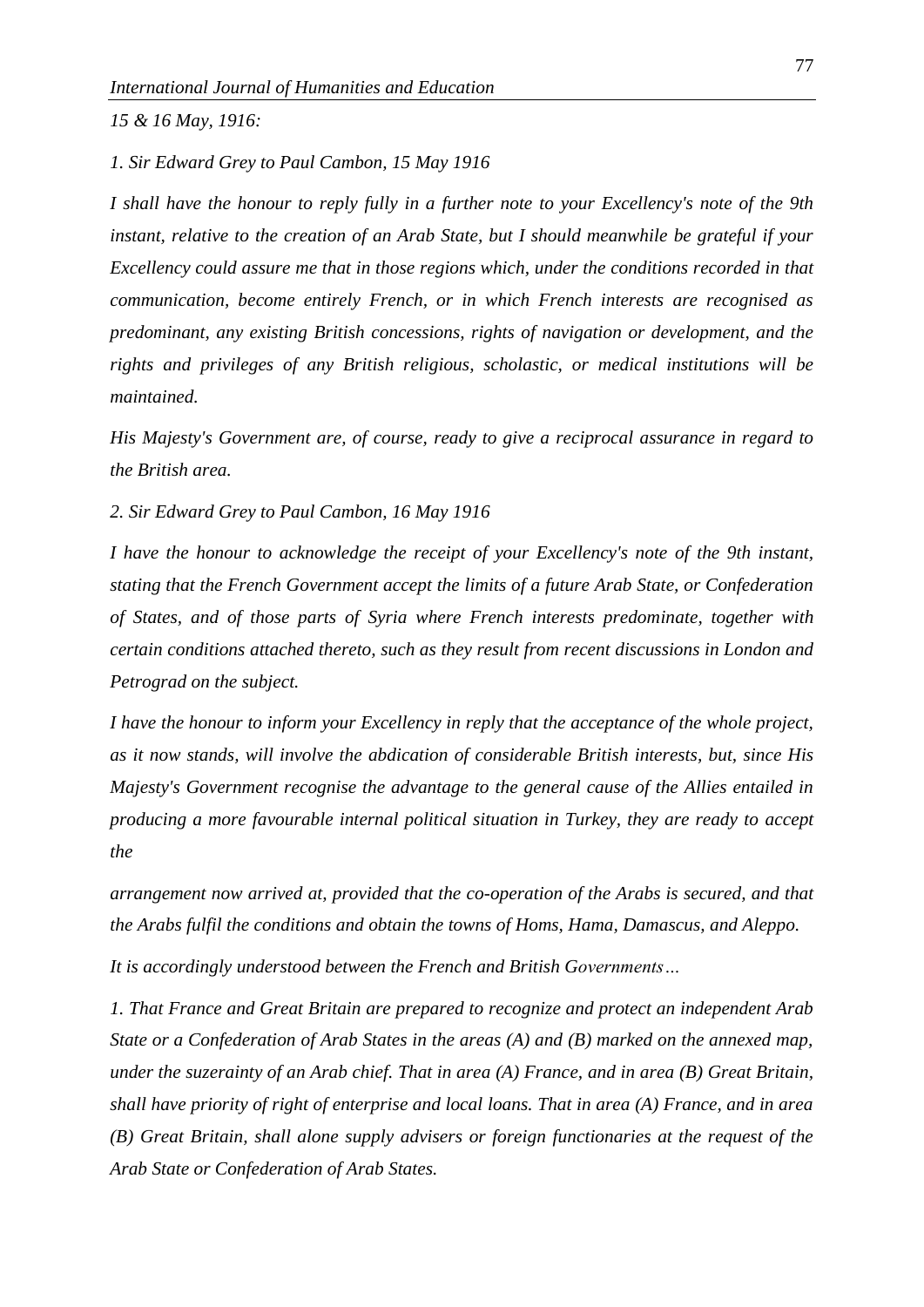*2. That in the blue area France, and in the red area Great Britain, shall be allowed to establish such direct or indirect administration or control as they desire and as they may think fit to arrange with the Arab State or Confederation of Arab States. 3. That in the brown area there shall be established an international administration, the form of which is to be decided upon after consultation with Russia, and subsequently in consultation with the other Allies, and the representatives of the Shereef of Mecca.* 

*4. That Great Britain be accorded (1) the ports of Haifa and Acre, (2) guarantee of a given supply of water from the Tigris and Euphrates in area (A) for area (B). His Majesty's Government, on their part, undertake that they will at no time enter into negotiations for the cession of Cyprus to any third Power without the previous consent of the French Government.* 

*5. That Alexandretta shall be a free port as regards the trade of the British Empire, and that there shall be no discrimination in port charges or facilities as regards British shipping and British goods; that there shall be freedom of transit for British goods through Alexandretta and by railway through the blue area, whether those goods are intended for or originate in the red area, or (B) area, or area (A); and there shall be no discrimination, direct or indirect against British goods on any railway or against British goods or ships at any port serving the areas mentioned.* 

*That Haifa shall be a free port as regards the trade of France, her dominions and protectorates, and there shall be no discrimination in port charges or facilities as regards French shipping and French goods. There shall be freedom of transit for French goods through Haifa and by the British railway through the brown area, whether those goods are intended for or originate in the blue area, area (A), or area (B), and there shall be no discrimination, direct or indirect, against French goods on any railway, or against French goods or ships at any port serving the areas mentioned.* 

*6. That in area (A) the Baghdad Railway shall not be extended southwards beyond Mosul, and in area (B) northwards beyond Samarra, until a railway connecting Baghdad with Aleppo via the Euphrates Valley has been completed, and then only with the concurrence of the two Governments.* 

*7. That Great Britain has the right to build, administer, and be sole owner of a railway connecting Haifa with area (B), and shall have a perpetual right to transport troops along such a line at all times.*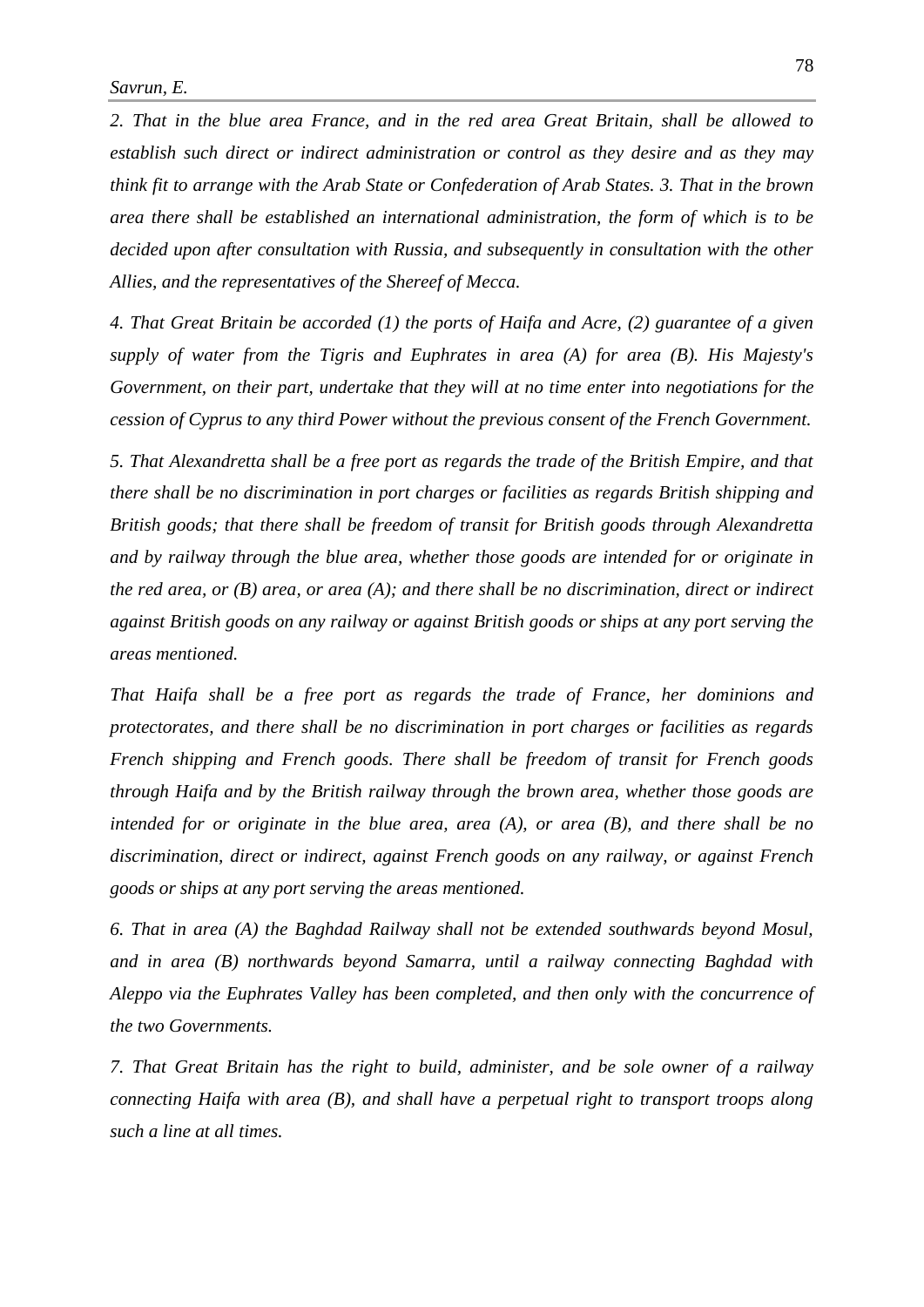*It is to be understood by both Governments that this railway is to facilitate the connexion of Baghdad with Haifa by rail, and it is further understood that, if the engineering difficulties and expense entailed by keeping this connecting line in the brown area only make the project unfeasible, that the French Government shall be prepared to consider that the line in question may also traverse the polygon Banias-Keis Marib-Salkhab Tell Otsda-Mesmie before reaching area (B).* 

*8. For a period of twenty years the existing Turkish customs tariff shall remain in force throughout the whole of the blue and red areas, as well as in areas (A) and (B), and no increase in the rates of duty or conversion from ad valorem to specific rates shall be made except by agreement between the two Powers.* 

*There shall be no interior customs barriers between any of the above-mentioned areas. The customs duties leviable on goods destined for the interior shall be collected at the port of entry and handed over to the administration of the area of destination.* 

*9. It shall be agreed that the French Government will at no time enter into any negotiations*  for the cession of their rights and will not cede such rights in the blue area to any third *Power, except the Arab State or Confederation of Arab States without the previous agreement of His Majesty's Government, who, on their part, will give a similar undertaking to the French Government regarding the red area.* 

*10. The British and French Governments, as the protectors of the Arab State, shall agree that they will not themselves acquire and will not consent to a third Power acquiring territorial possessions in the Arabian peninsula, nor consent to a third Power installing a naval base either on the east coast, or on the islands, of the Red Sea. This, however, shall not prevent such adjustment of the Aden frontier as may be necessary in consequence of recent Turkish aggression.* 

*11. The negotiations with the Arabs as to the boundaries of the Arab State or Confederation of Arab States shall be continued through the same channel as heretofore on behalf of the two Powers.* 

*12. It is agreed that measures to control the importation of arms into the Arab territories will be considered by the two Governments.* 

*I have further the honour to state that, in order to make the agreement complete, His Majesty's Government are proposing to the Russian Government to exchange notes analogous*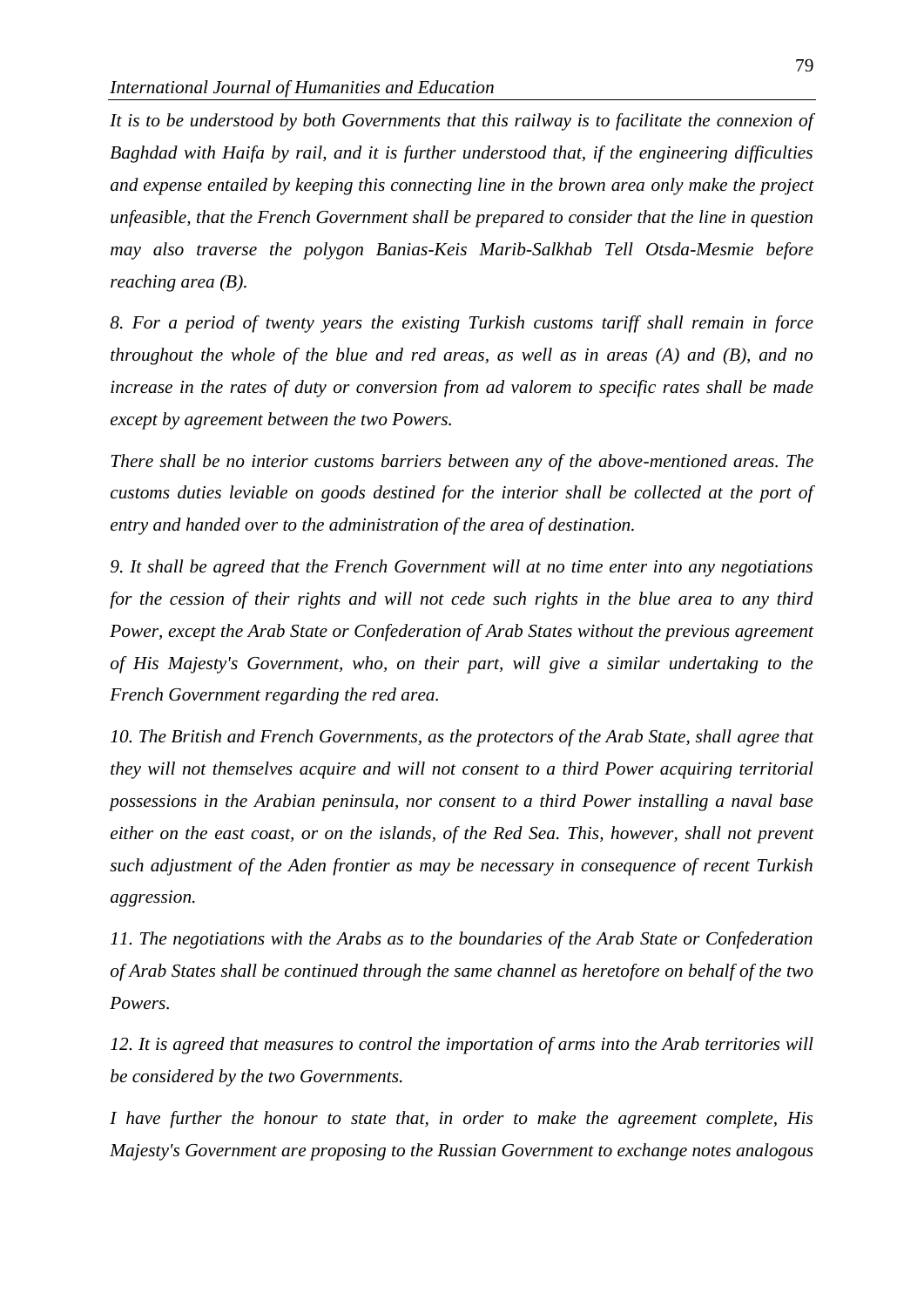*to those exchanged by the latter and your Excellency's Government on the 26th April last. Copies of these notes will be communicated to your Excellency as soon as exchanged.* 

*I would also venture to remind your Excellency that the conclusion of the present agreement raises, for practical consideration, the question of the claims of Italy to a share in any partition or rearrangement of Turkey in Asia, as formulated in article 9 of the agreement of the 26th April, 1915, between Italy and the Allies.* 

*His Majesty's Government further consider that the Japanese Government should be informed of the arrangement now concluded.* (internet 5)

As to Balfour Declaration; In 1914, war broke out in Europe between the Triple Entente (Britain, France and the Russian Empire) and the Central Powers (Germany, Austria-Hungary and later that year, the Ottoman Empire). The war on the Western Front developed into a stalemate. Jonathan Schneer writes: *Thus the view from Whitehall early in 1916: If defeat was not imminent, neither was victory; and the outcome of the war of attrition on the Western Front could not be predicted. The colossal forces in a death-grip across Europe and in Eurasia appeared to have canceled each other out. Only the addition of significant new forces on one side or the other seemed likely to tip the scale. Britain's willingness, beginning early in 1916, to explore seriously some kind of arrangement with "world Jewry" or "Great Jewry" must be understood in this context* (internet 6).

On November 2, 1917, a century ago, Arthur James Balfour, the British foreign secretary, conveyed the following pledge in a public letter to a prominent British Zionist, Lord Walter Rothschild:

*His Majesty's Government view with favour the establishment in Palestine of a national home for the Jewish people, and will use their best endeavours to facilitate the achievement of this object, it being clearly understood that nothing shall be done which may prejudice the civil and religious rights of existing non-Jewish communities in Palestine, or the rights and political status enjoyed by Jews in any other country.*

At the time, as World War I raged, British and Australian forces were fighting deep in Palestine against the Ottomans, and were poised to take Jerusalem. The Balfour Declaration, for all its vagaries, constituted the first step toward the objective of political Zionism as outlined by the First Zionist Congress at its meeting in Basle, Switzerland in 1897: "Zionism seeks to establish a home for the Jewish people in Palestine secured under public law." Theodor Herzl had failed to land such a commitment, either from the Ottoman sultan or from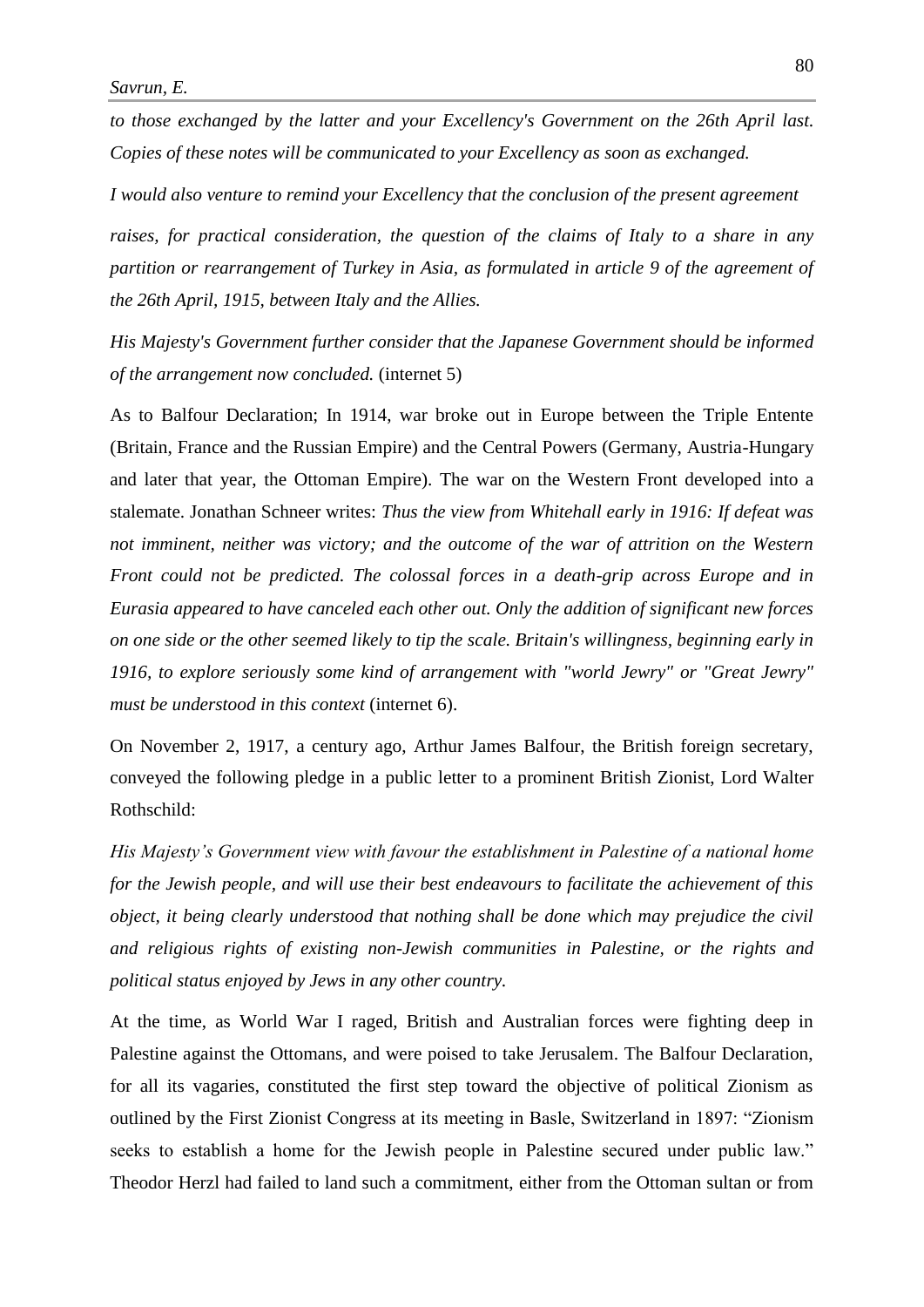any of Europe's potentates. The declaration was the much-awaited opening: narrow, conditional, hedged, but an opening all the same. "There is a British proverb about the camel and the tent," said the British Zionist leader Chaim Weizmann later that November. "At first the camel sticks one leg in the tent, and eventually it slips into it. This must be our policy." And so it became (Kramer, 2017, p.1-2).

Since the Balfour Declaration constitutes the beginning of Israel's legitimation by other nations, the declaration's own legitimacy has been the subject of unending attacks. This is made easier with each passing year, as the world that produced the declaration draws ever more remote. Few people today are sure why World War I was fought at all, and Britain circa 1917 is best known through PBS costume dramas along the lines of Downton Abbey. The Balfour Declaration? In the mind's eye, one imagines back-and-forth negotiations in the palaces of Whitehall and the gilded drawing rooms of the Rothschild dynasty, with whitegloved servants delivering urgent sealed missives. Surely the declaration was stirred by similarly antique passions and interests, from safeguarding England's route to India to satisfying the Christian Restorationist imperative of returning the Jews to the Holy Land. The content of the declaration seems no less distant or downright baffling. The prominent Jewish intellectual Arthur Koestler, repeating a frequent mantra, would call it "one the most improbable political documents of all time," in which "one nation solemnly promised to a second nation the country of a third." The fact that it included no explicit rationale for itself has also fueled the suspicion that its authors had dark or disreputable motives. After all, it was issued in the name of the largest empire in history, embracing (or, perhaps, gripping) almost a quarter of the world's landmass and population. In the guilt-sodden litany of imperialism at its apogee, the Balfour Declaration has enjoyed a certain preeminence as (in the words of the British Arabist Elizabeth Monroe) "one of the greatest mistakes in our imperial history (Kramer, 2017, p.2).

The various views of Britain's motives need only be summarized here. In 1916 and 1917, the Allied powers (Britain, France, Belgium, Russia, Italy, and later the United States) were locked in a devastating war with the Central powers (Germany, Austria-Hungary, Bulgaria, and the Ottoman Empire) and fearful that they might be fought to a draw. Hence the most documented explanation for the declaration is that the British government hoped to persuade Jews in two wavering Allied countries, the United States and Russia, to insist that their governments stay in the war until total victory. Jewish influence, the British thought, would tilt the debate in Washington and St. Petersburg and could best be activated by the promise of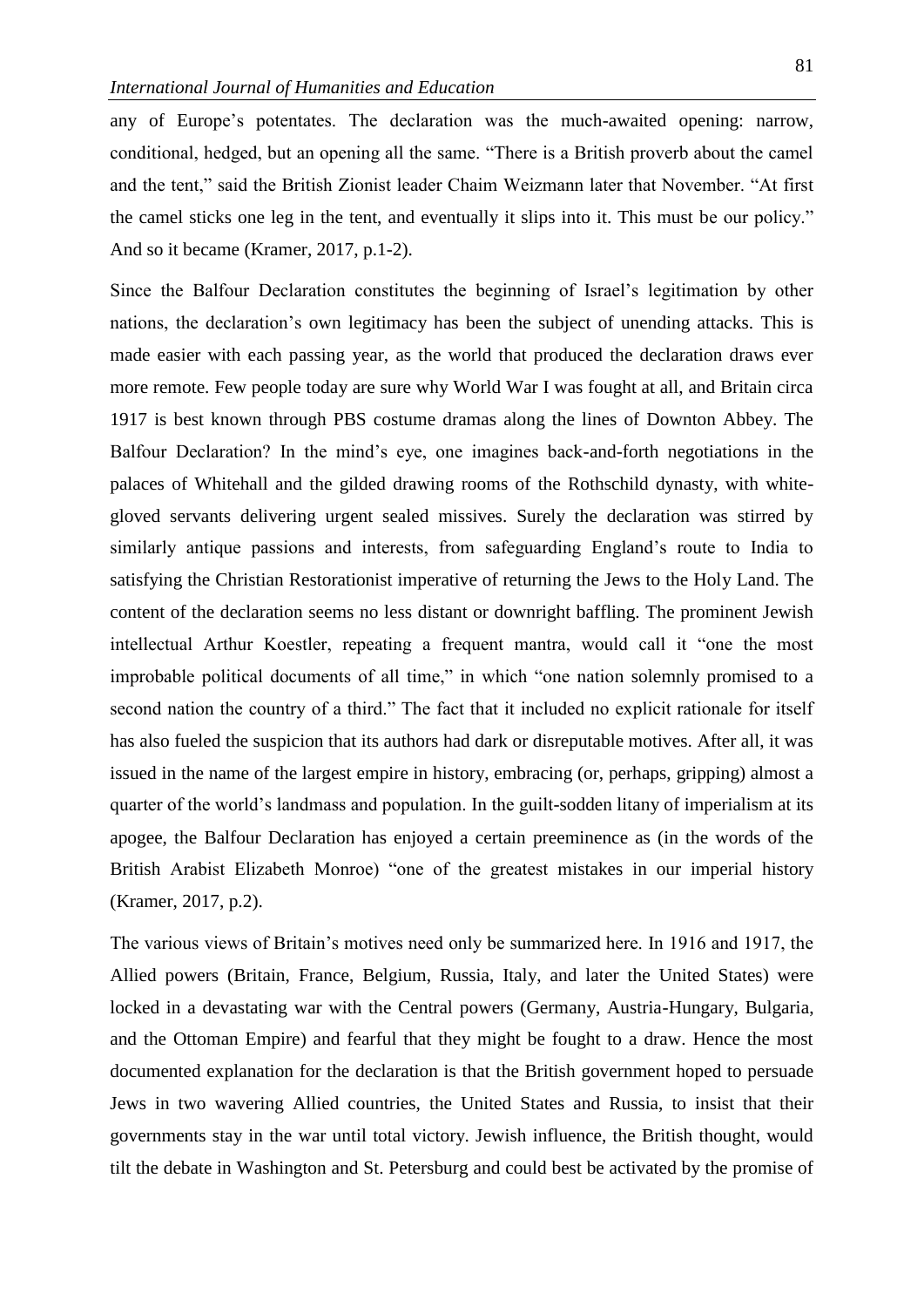a Jewish restoration to Palestine. This was married to a (misplaced) fear that Germany might steal a march on the Allies by issuing its own pro-Zionist declaration.

To us today, this seems like a vast exaggeration of the power of Jews at the time. But British policymakers believed in what the British Zionist Harry Sacher once called "the great Jewish legend": That legend finds its crudest and its stupidest expression in the Protocols of the Elders of Zion 'wrote Sacher', but many even of those who reject a forgery and a lie have a residual belief in the power and the unity of Jewry. We suffer for it, but it is not wholly without its compensations. It is one of the imponderabilia of politics, and it plays, consciously or unconsciously, its part in the calculations and the decisions of statesmen.

The second explanation is that the British rushed to embrace Zionism as a means of justifying their own claim to Palestine in the anticipated postwar carve-up of the Middle East. The British, as patrons of the Jews, could exclude their French ally from Palestine while claiming to champion the "self-determination" of a small people. While this explanation differs from the first, it shares with it a straightforward assumption: needing Zionism for their own ends, the British required very little prodding to produce the Balfour Declaration (Kramer, 2017, p.3-4).

As we tired to describe above that the Great Britain and France crushed the Middle East and led to the established of the Jewish state with secret agreements. What's interesting is that we may not known If bolshevist did not disclose the agreement of Sykes-Picot in 1917. Therewith Cemal Pasha made a spech on 4 December, 1917 and said that*; The true purpose of the English is now known. Now, will Sharif Hussein endure this humiliation that he is causing, and will the honor of the Caliphate of Islam change to a slave state to the English?*  Yes he did.

### **What is Zionism ?, Who Helps It and What Did Create?**

In 1896, Theodor Herzl, a Jewish journalist living in Austria-Hungary, published Der Judenstaat "The Jewish State", in which he asserted that the only solution to the "Jewish Question" in Europe, including growing antisemitism, was through the establishment of a Jewish State. Political Zionism had just been born. A year later, Herzl founded the Zionist Organization (ZO), which at its first congress, "called for the establishment of a home for the Jewish people in Palestine secured under public law". Serviceable means to attain that goal included the promotion of Jewish settlement there, the organisation of Jews in the diaspora, the strengthening of Jewish feeling and consciousness, and preparatory steps to attain those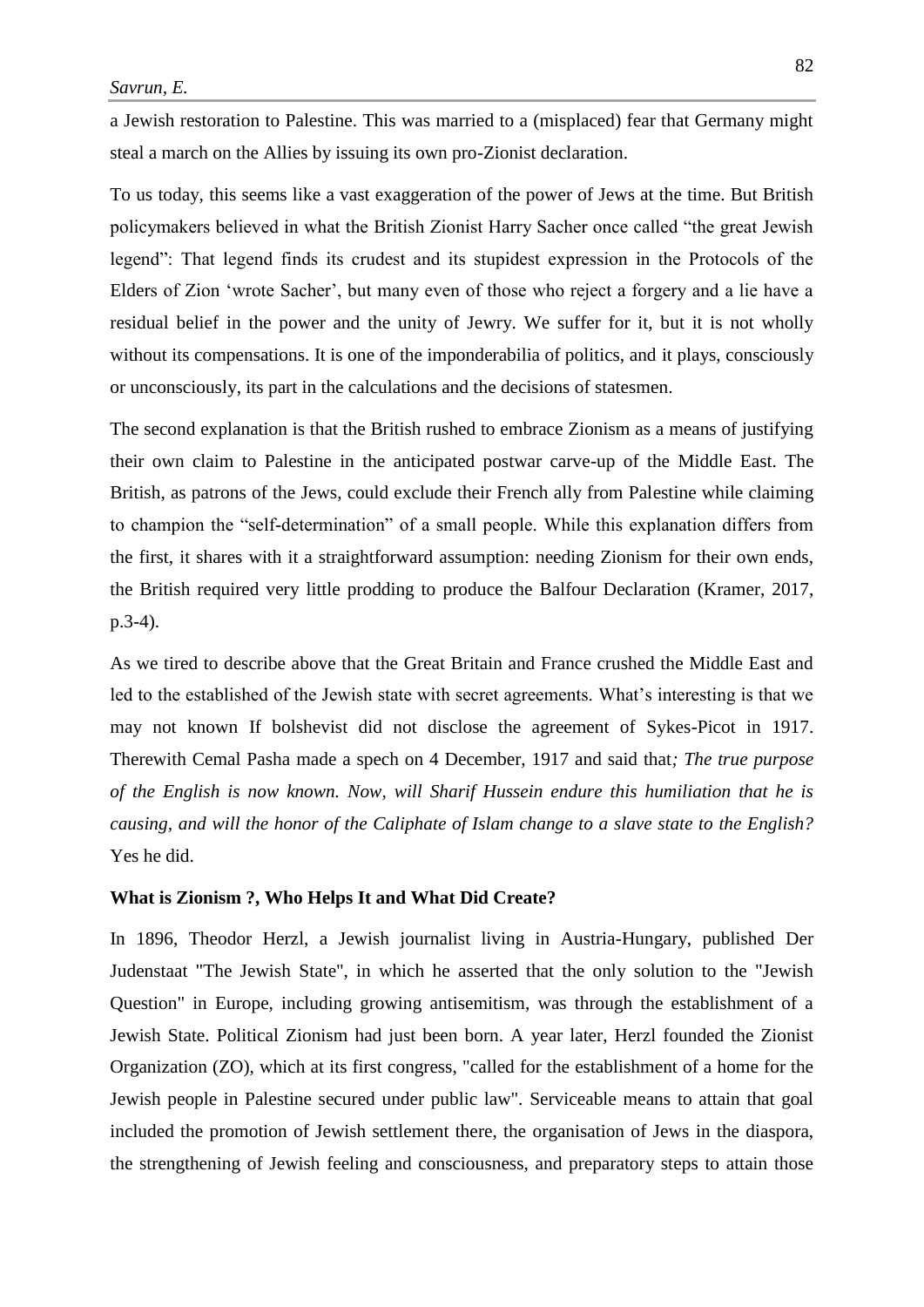necessary governmental grants. Herzl passed away in 1904 without the political standing that was required to carry out his agenda of a Jewish home in Palestine.

During the first meeting between Chaim Weizmann and Balfour in 1906, Balfour asked what Weizmann's objections were to the idea of a Jewish homeland in Uganda, (the Uganda Protectorate in East Africa in the British Uganda Programme), rather than in Palestine. According to Weizmann's memoir, the conversation went as follows: "Mr. Balfour, supposing I was to offer you Paris instead of London, would you take it?" He sat up, looked at me, and answered: "But Dr. Weizmann, we have London." "That is true," I said, "but we had Jerusalem when London was a marsh." He said two things which I remember vividly. The first was: "Are there many Jews who think like you?" I answered: "I believe I speak the mind of millions of Jews whom you will never see and who cannot speak for themselves." ... To this he said: "If that is so you will one day be a force." Two months after Britain's declaration of war on the Ottoman Empire in November 1914, Zionist British cabinet member Herbert Samuel circulated a memorandum entitled The Future of Palestine to his cabinet colleagues. The memorandum stated that "I am assured that the solution of the problem of Palestine which would be much the most welcome to the leaders and supporters of the Zionist movement throughout the world would be the annexation of the country to the British Empire". (internet 7).

However some scholars says that the history of Zionism began earlier and related to Judaism and Jewish history. The Hovevei Zion, or the Lovers of Zion, were responsible for the creation of 20 new Jewish settlements in Palestine between 1870 and 1897. Before the Holocaust the movement's central aims were the creation of a Jewish National Home and cultural centre in Palestine by facilitating Jewish migration. After the Holocaust, the movement focussed on creation of a "Jewish state" (usually defined as a secular state with a Jewish majority), attaining its goal in 1948 with the creation of Israel. Since the creation of Israel, the importance of the Zionist movement as an organization has declined, as the Israeli state has grown stronger. The Zionist movement continues to exist, working to support Israel, assist persecuted Jews and encourage Jewish emigration to Israel. While most Israeli political parties continue to define themselves as Zionist, modern Israeli political thought is no longer formulated within the Zionist movement. The success of Zionism has meant that the percentage of the world's Jewish population who live in Israel has steadily grown over the years and today 40% of the world's Jews live in Israel. There is no other example in human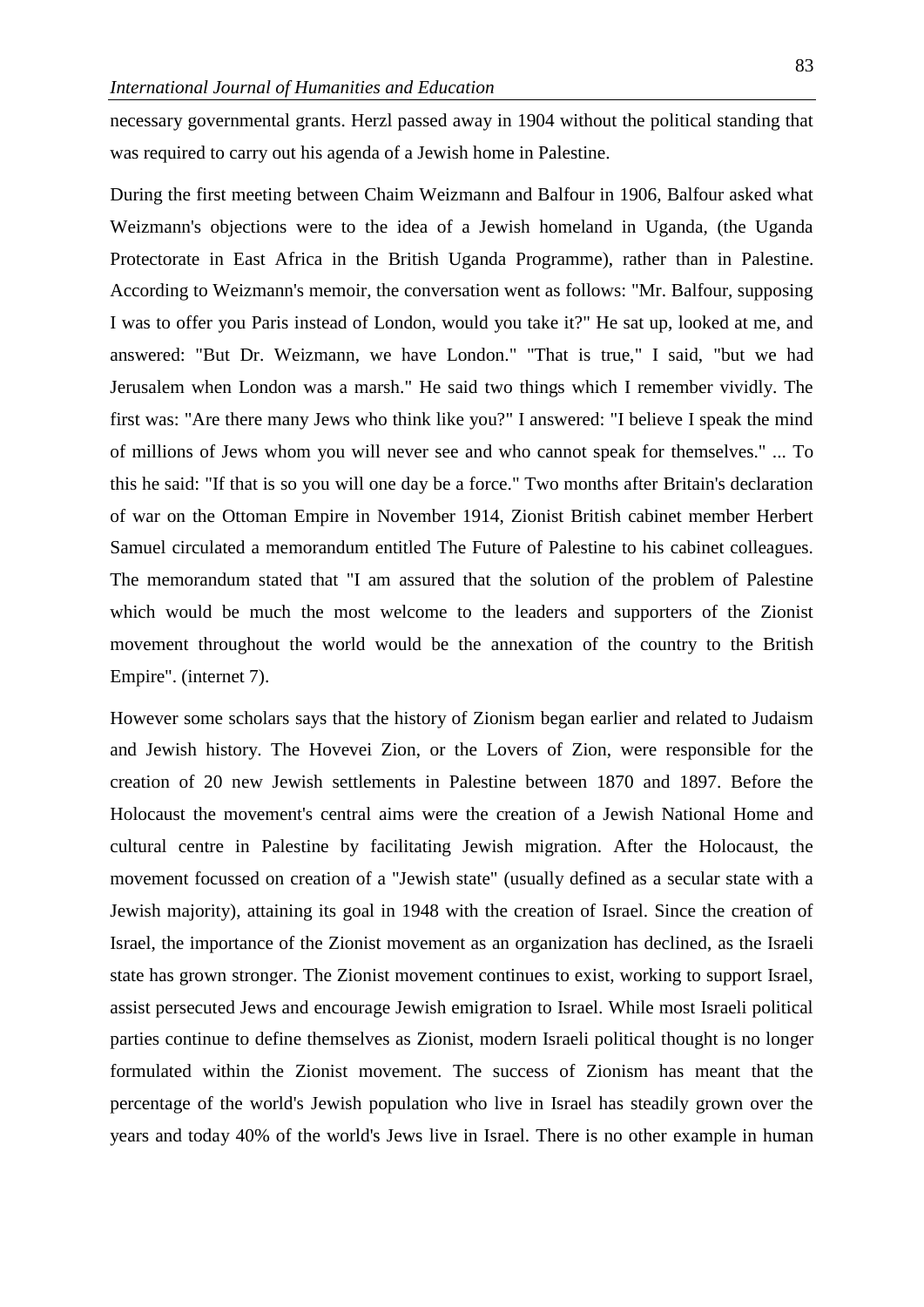history of a "nation" being restored after such a long period of existence as a Diaspora (internet 8).

Even if Sykes-Picot had resolved the conflicting interests of the French, British, and Arabs, an additional party soon joined the debate over the future of the Near East the Zionists. Like many 19th century politicians, both British and German leaders overestimated the power of the global Jewish community. The Kaiser had great hopes of winning the Jews over to the Central Powers. He believed that of all the powers, the Jews hated Russia the most. If the Germans could persuade them to join the war and rebel against Russia, it could mean eliminating an entire theater of operations from the war. This was just the kind of conspiracy that the British feared. Mark Sykes and Arthur Balfour were among those British politicians who most feared a global Jewish conspiracy. They believed that winning the Jews over to the Entente would help decide the outcome of the war. This prejudice, coupled with Prime Minister Lloyd George's religious zeal and his undersecretary Leo Amery's understanding of the strategic importance of Palestine, led to the issuing of the Balfour Declaration of 1917. This declaration barely two paragraphs long stated that Great Britain would establish in Palestine "a national homeland for the Jewish people." Never before in any negotiations with Husayn had the British excluded Palestine from the Arab state. Now suddenly Balfour unilaterally offered Palestine to the Zionists. To this day, no one has successfully resolved this inconsistency of British foreign policy; however, one attempt came close. In January 1919, a little over two months after the last shots of World War I were fired, Arab and Zionist leaders created one of the most unusual documents in the history of the Near Eastern conflict. The delegations at the Paris Peace Conference had the enormous responsibility of shaping the postwar order. It was in the course of these many months of debate that Faisal representing the Arabs on behalf of his father and Chaim Weizmann representing the Zionists met. The two men had much in common they both represented nationalist movements with much at stake in the peace process, and they both had apprehensions about the British. Faisal continued to worry about whether the British would honor their agreement with France over the fate of Syria, which he was determined to keep as part of the Arab state. He feared that they would. He doubted whether they had any intent to fulfill the obligations of the Husayn-McMahon correspondence (Wickersham, 2016, p.31-32).

T.E. Lawrence, the notorious British officer of nearly mythical status who served as Faisal's British liaison officer, penned the final wording of their agreement. The goal was to tie Zionist and Arab nationalist movements together in order to improve the chances of the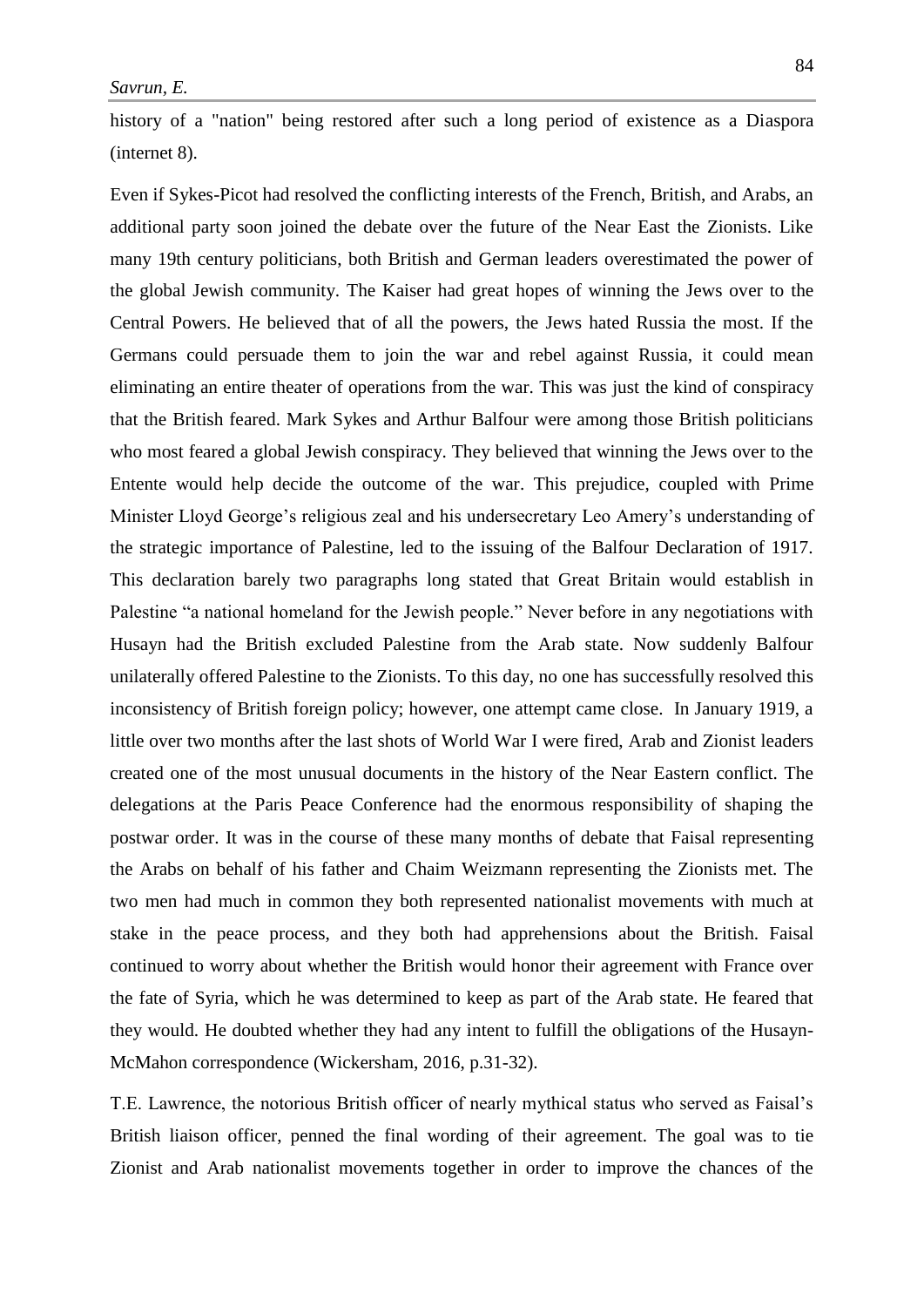success of both. The agreement consisted of ten articles. The first article proposed the "onestate" solution. Rather than establishing separate Arab and Jewish states in Palestine or a single Arab or Jewish state, Article One established joint Arab-Jewish cooperation in a national government. This government would be constitutionally established and fully independent of European powers. The treaty guaranteed that there would be no exclusion from representation in the government based on religious creed. It also promised full civil rights to all citizens regardless of their beliefs.

Once established, the government would allow but also encourage unlimited Jewish immigration into Palestine, while ensuring the land rights of the existing population. In order to further soothe any Arab apprehensions over unlimited Jewish immigration, the agreement also provided for control of the Holy Places by the Muslim population. To gain Faisal's support even further, the treaty promised that the Jews would both plan and finance the development of agriculture and infrastructure in Arab Syria. Lastly, the agreement recognized that future conflict was still a possibility. In the case that a conflict between Palestine and Arab Syria ever arose, the British would act as an international arbitrator. Before signing it, Faisal added an additional piece of insurance for the Arab cause. To this document he wrote, "Provided that the Arabs obtain their independence. I shall concur in the above articles. But if the slightest modification or departure were to be made, I shall not be bound by a single word of this present Agreement which shall be deemed void…" This emendation made it clear that the responsibility of the success or failure of this agreement rested solely on the British honoring the terms of the Husayn-McMahon letters.

The series of events between the last months of conflict and the late months of 1919 proved to be the crucial period for the development of Palestine. British foreign policy in the Near East during this period turned decisively against the Arabs and became increasingly pro-French. This turn of events brought into effect the end provision that Faisal had amended to the Weizmann-Faisal agreement, thus nullifying it.

In the fall of 1918, British forces continued their advance northward through Palestine into Syria. General Allenby commanded the forces that had previously occupied Jerusalem from Turkish rule and were now on the verge of driving the Turks from Damascus. Allenby, however, was cautious of the effect a European army would have on the local population and, therefore, wanted Faisal's army to be the first to enter Damascus. After Faisal's arrival, Allenby's army would arrive. He would then be responsible for setting up a temporary Arab government under Faisal's authority in the interior of Syria. French officials, in accordance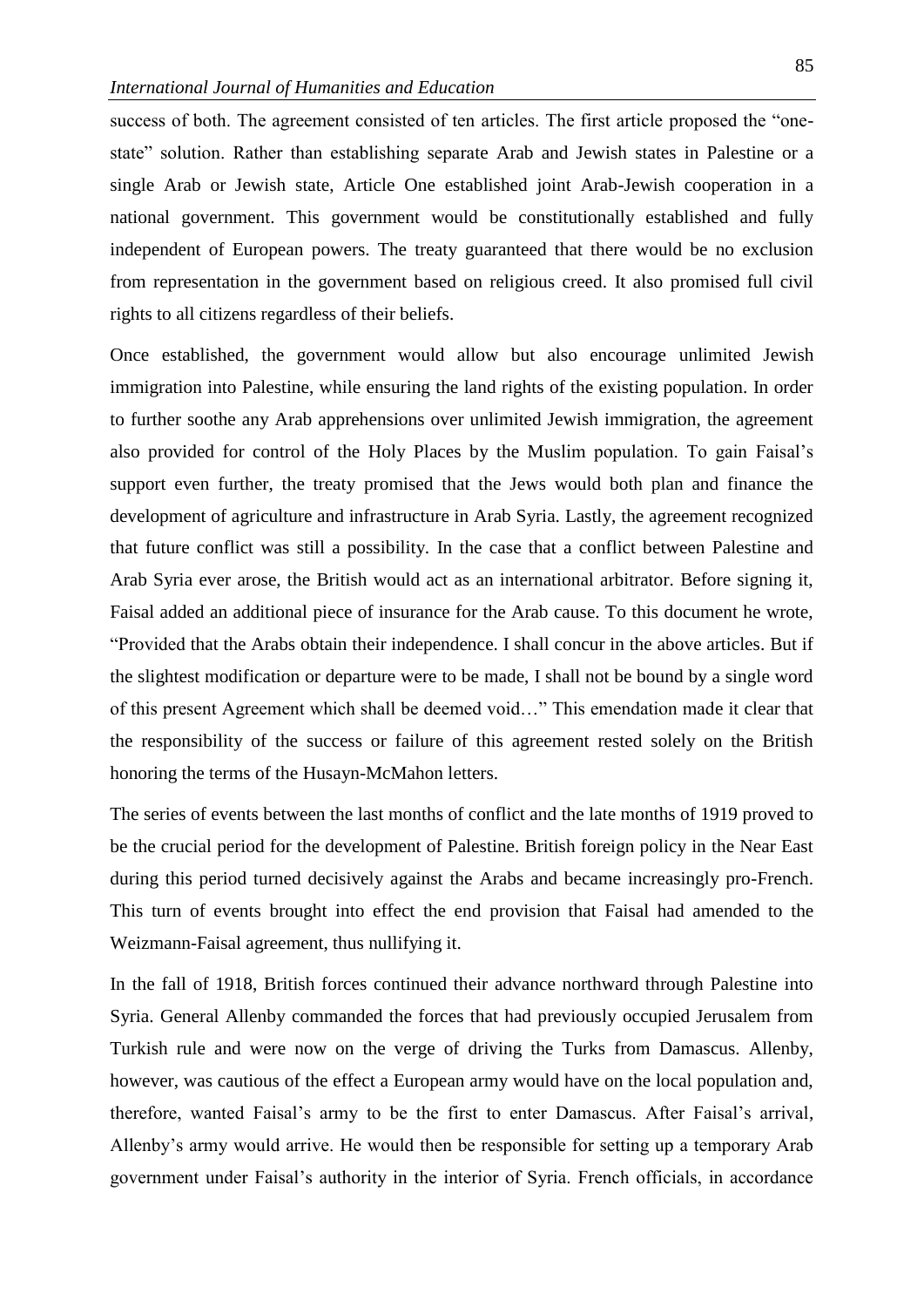with Sykes-Picot, would then move in to assist Faisal with the administration of civil law while the British would continue to provide military stability. At some future point, the British would withdraw leaving an Arab state led by Faisal under French protection. That, at least, was the plan. On October 1 the Turks abandoned Damascus (Wickersham, 2016, p.32- 33). Nothing will be as its now in the Middle East.

Up to here, we tired to explain the process of the fragmentation of the Middle East by the Great Powers of the Europe with achivement of the Zionists. All of them's willings were accomplished the objective of divide and rule. Moreover established the Israel.

#### **New Society New Middle East**

Indeed, Syria was the very birthplace of pan-Arabism in the 19th century. It saw itself as the natural heir to the medieval province Bilad el-Sham, which covered to the territories of contemporary Syria, Lebanon, Jordan and Israel as well as parts of Turkey and Iraq. It was here that the first modern Arab state "the Arab Kingdom of Syria" proclaimed its existence in 1920. Although it was crushed after only four months by French Army.

Since Arab states are supposedly not natuarlly born entities, the logical upshot is that there is no Arab national identity. Instead, the Arab World is seen as a puzzle of tribal or religious identities, without national ones. While it is true that both tribal and religous identities have more leverage in the Arab World than they do in Europe, this does not imply that there are no other identities **(**Gaub-Pawlak, 2013, p.2). People of the Middle East ususally followed the lead of the West as a dreamers, (Kramer, 1997, p.90) but soon their dreams turned to a nightmare by West. Now They had to fight against the new masters for their independence till 1940s and 1950s. And yet, as the 20th century closes, much of the Middle East resists. A new Middle East does exist in places, but there is still and old Middle East of tradition. The gaps between them have been filled with dictatorship, xenophobia, and fundamentalism. In some places in the Middle East, secular culture flourishes. But in other places, people live, die, and occasionally kill (Kramer, 1997, p.91).

A British Statesman Benjamin Disreali said that in his book *Coningsby* in 1844; *"The World is ruled by people who are not behind their scenes."* (Marschalko, 1972, p.47).

It spent fifty years to make Europe ready to explode before the First World War. But to inflate five years had enough (Hart, 2014, p.1). Just before the Second World War, When Hitler's became new chancellor in Germany on January 30, 1933, that would caused soon a new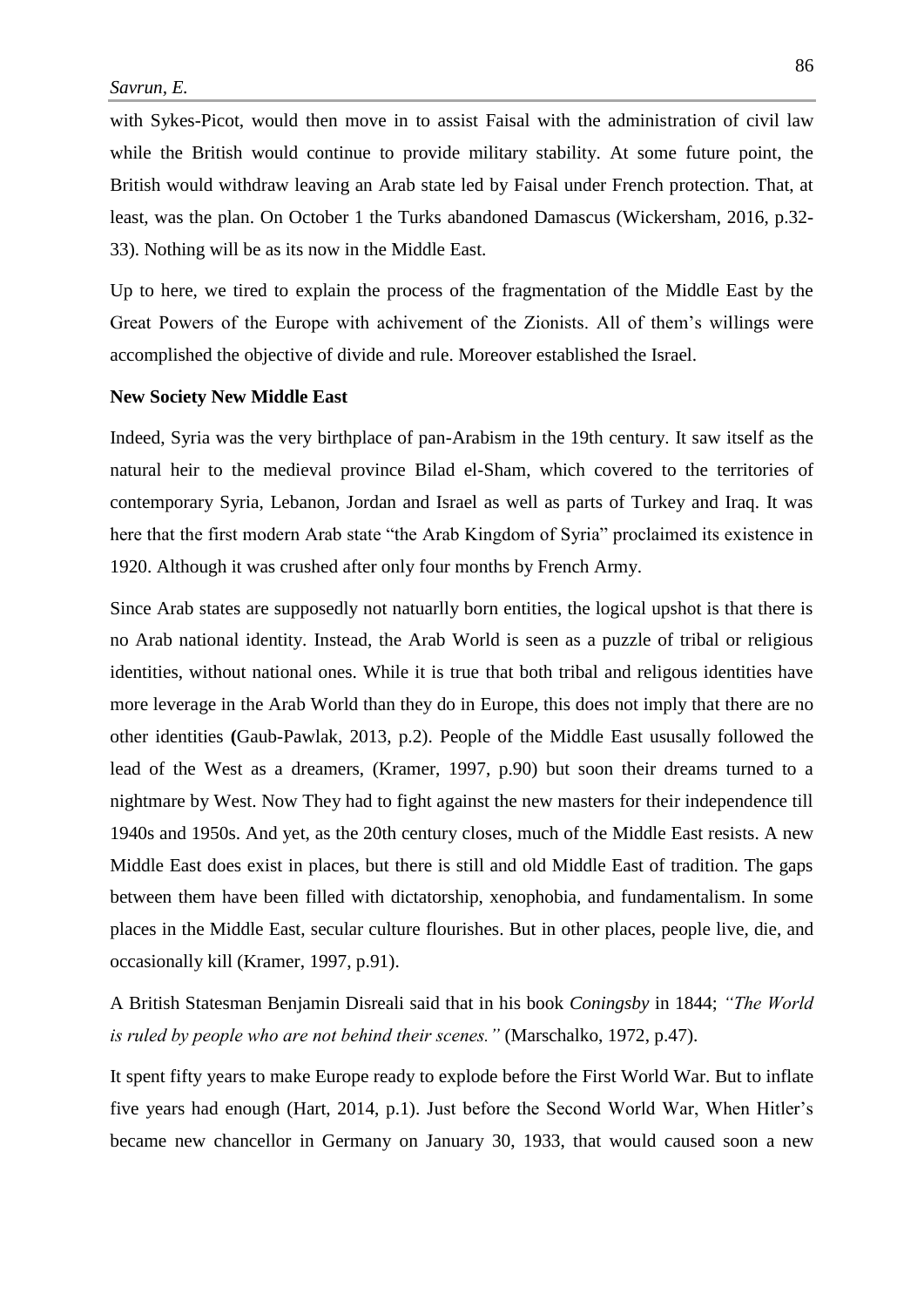World War. According to Hitler and Nazis, Jews is the main enemy. War lasted six year (1939-1945) and more than fifty million lost their life (Parker, 2014, p.352).

As we have already emphasized, the British promised independence from the Ottoman administration to the Arab people of the Middle East and besides to the Zionist movement gave a national homeland in Palestine during the First World War. Jewish migration began to Palestine in 1930s, most of them were escaped from Nazis, and that fugutives caused conflict between Arab and Jews. Jews volunteers also joined the British Army during the Second World War, and that helped them to learned modern war tactics (Parker, 2014, p.423).

The victory of allies and defeat of the axis states did not bring peace immediately to the World. The decline of the western colonial empires in Asia and Africa, Soviet movements in Eastern and Middle Europe created ethnical and political conflicts. The lost and won independence led to the revival of old hatreds and the emergence of new one and brought millions of people to refugee status. Middle East get one's share from it (Lewis, 2003, p.415).

#### **Findings**

On May 14, 1948, David Ben-Gurion, the head of the Jewish Agency, proclaimed the establishment of the State of Israel in Tel Aviv. U.S. President Harry S. Trumanrecognized the new nation on the same day. Although the United States supported the Balfour Declaration of 1917, which favored the establishment of a Jewish national home in Palestine, President Franklin D. Roosevelt had assured the Arabs in 1945 that the United States would not intervene without consulting both the Jews and the Arabs in that region. The British, who held a colonial mandate for Palestine until May 1948, opposed both the creation of a Jewish state and an Arab state in Palestine as well as unlimited immigration of Jewish refugees to the region. Great Britain wanted to preserve good relations with the Arabs to protect its vital political and economic interests in Palestine (internet 9). However the establishment of a Jewish homeland in Palestine was not solely a British policy but was also clearly supported by policy maker from France, Italy, Russia and the US (İnternet 10). In other respects the collapse of the Nazi Germany and the need to fill the resulting power gap caused the collapse of the war partenership and Cold War period started (Kissinger, 2011, p.404). Under these circumstances, the Arabs manifested themselves as a serious of strong nationalist movements and felt disappointment. The Arabs still have a religious character in the administration and politics of the old order. Second World War were also revealed changes. Although the Arab states did not play aan efficent role in this war, they were influenced (Lewis, 2009, p.234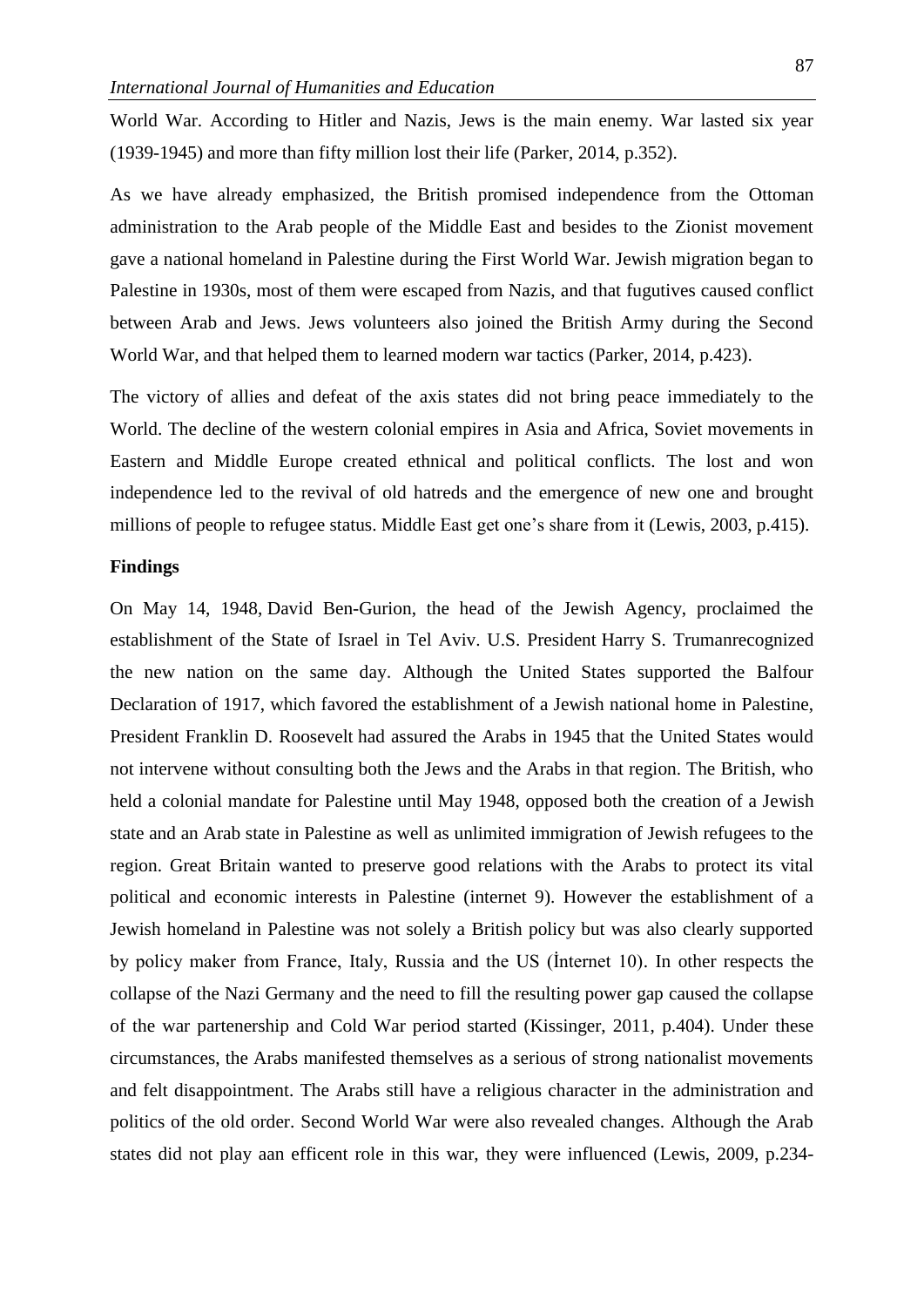235). After the war the biggest problem will be conflict against Israel for the Arab states. While Jews continue to immigrate by the thousands, the U.K. Mandate runs out, but the country is war weary and out of money. No renewal of the mandate is attempted. Israel declares independence on 14 May 1948. Within days, Arab League declares war and invades Israel. Israel emerges victorious but Jordan captures the West Bank and Egypt captures the Gaza Strip. Over 700,000 Palestinians are displaced and become refugees. Zionists believe that Jews need their own state in order to exist. British Mandate causes the emergence of Arab nationalism. Arabs fear that Zionists will take more neighboring territory. The Arab-Israel wars and conflict continued in the fallowing decades like, 1948 Al-Nakba, 1956 The Sinai War, 1967 Six Day War, 1973 Yom Kippur War, 1987, First Intifada, Second Intifada, 2006 Lebanon War and hundreds of conflicts are still going on. In general, Isreal is profitable in politically. Israel have extended its borders since 1948 and occupied lands from some of the Arab states. Most likely Israel are not going to stop enlarge its sphere of influence. As If they were staring at Syria, Iraq maybe some part of Turkey.

Up to here we tried to focus and explain on historical backround of the events in the Middle East. We will now touch on the subject that we want to emphasize.

### **Result And Suggestions**

#### **Great Dream of the Israel**

In his classic work Political Order in Changing Societies, the political scientiest Samuel Huntington used the term "political decay" to explain political instability in many newly independent countries after the Second World War. Huntington argued that socioeconomic modernization caused problems for traditional political orders, leading the mobilization of new social groups whose participation could not be accommodated by existing political institutions (Fukuyama, 2014, p.8). We do know how Middle East decay? And why Middle East forced to decay by the others? Now we may ask that question.

The regional order has been threatened before, but today's challenge is unique. Syria and Iraq are what has prompted the latest reevaluation of the Sykes-Picot borders, but many of the problems predated the Syrian civil war. Ambitious monarchs in the 1930s and 1940s challenged the order after the colonial period. The doctrine of Pan-Aarb Nationalism and Gamal Abd al-Nasir's messianic leadership in the 1950s and by Saddam Hussein in 1990 again posed a threat. Now its now challenged not by a powerful state or a sweeping ideology but by the weakness of several Arab states that seem to be on the verge of implosion or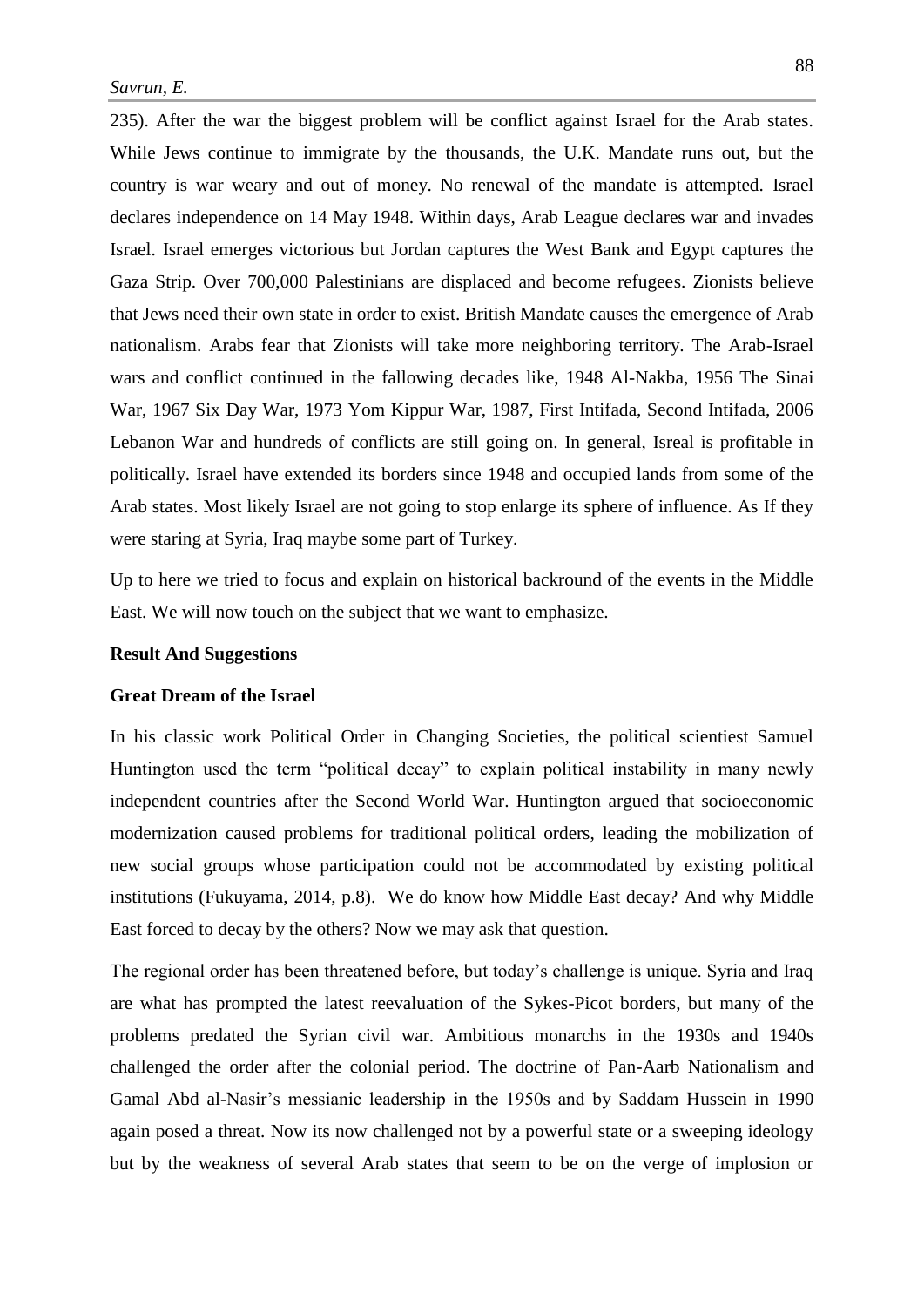disintegration (Rabinovich, 2014, p.2**).** The main political breakdown between Arabs is based on the 1967 Arab-Israel War. The 1967 defeat was seen not only as a military setback but also as a kind of moral judgment. The defeat in such a short time is perceived as the moral collapse of society and the system. Heroic saga of the struggle for independence was over. The struggle no longer united the people of Arab (Hourani, 2001, p.508**).** These circumstances created a political vacuum in the region. Therefore according to some legal, according to some illegal organizations have emerged like Muslim Brotherhod, Hamas, Hezbollah, Al-Qiada, Emel, Al Fattah, Isis and etc… The people of the region are divided into hundreds of ethnic, religous, denominational and political parts. But here we need to open a seperate paranthesis for Isis.

The Persian Gulf War (August 2, 1990 – February 28, 1991), commonly referred to as simply the Gulf War, was a war waged by a U.N.authorized coalition force from thirty four nations led by the United States, against Iraq in response to Iraq's invasion and annexation of the State of Kuwait. This war has also been referred to (by the Iraqi leader Saddam Hussein) as the Mother of All Battles. And is commonly, though mistakenly, known as Operation Desert Storm for the operational name of the military response, the First Gulf War, Gulf War I, or the Iraq War, before the term became identified with the 2003 Iraq War.

Throughout much of the Cold War, Iraq had been an ally of the Soviet Union, and there was a history of friction between it and the United States. The U.S. was concerned with Iraq's position on Israeli–Palestinian politics, and its disapproval of the nature of the peace between Israel and Egypt. The United States also disliked Iraqi support for many Arab and Palestinian militant groups such as Abu Nidal, which led to its inclusion on the developing U.S. list of State Sponsors of Terrorism on 29 December 1979. The U.S. remained officially neutral after the invasion of Iran in 1980, which became the Iran–Iraq War, although it assisted Iraq covertly. In March 1982, however, Iran began a successful counteroffensive Operation Undeniable Victory, and the United States increased its support for Iraq to prevent Iran from forcing a surrender.

In a U.S. bid to open full diplomatic relations with Iraq, the country was removed from the U.S. list of State Sponsors of Terrorism. Ostensibly this was because of improvement in the regime's record, although former United States Assistant Secretary of Defense Noel Koch later stated, "No one had any doubts about the Iraqis' continued involvement in terrorism... The real reason was to help them succeed in the war against Iran' With Iraq's newfound success in the war, and the Iranian rebuff of a peace offer in July, arms sales to Iraq reached a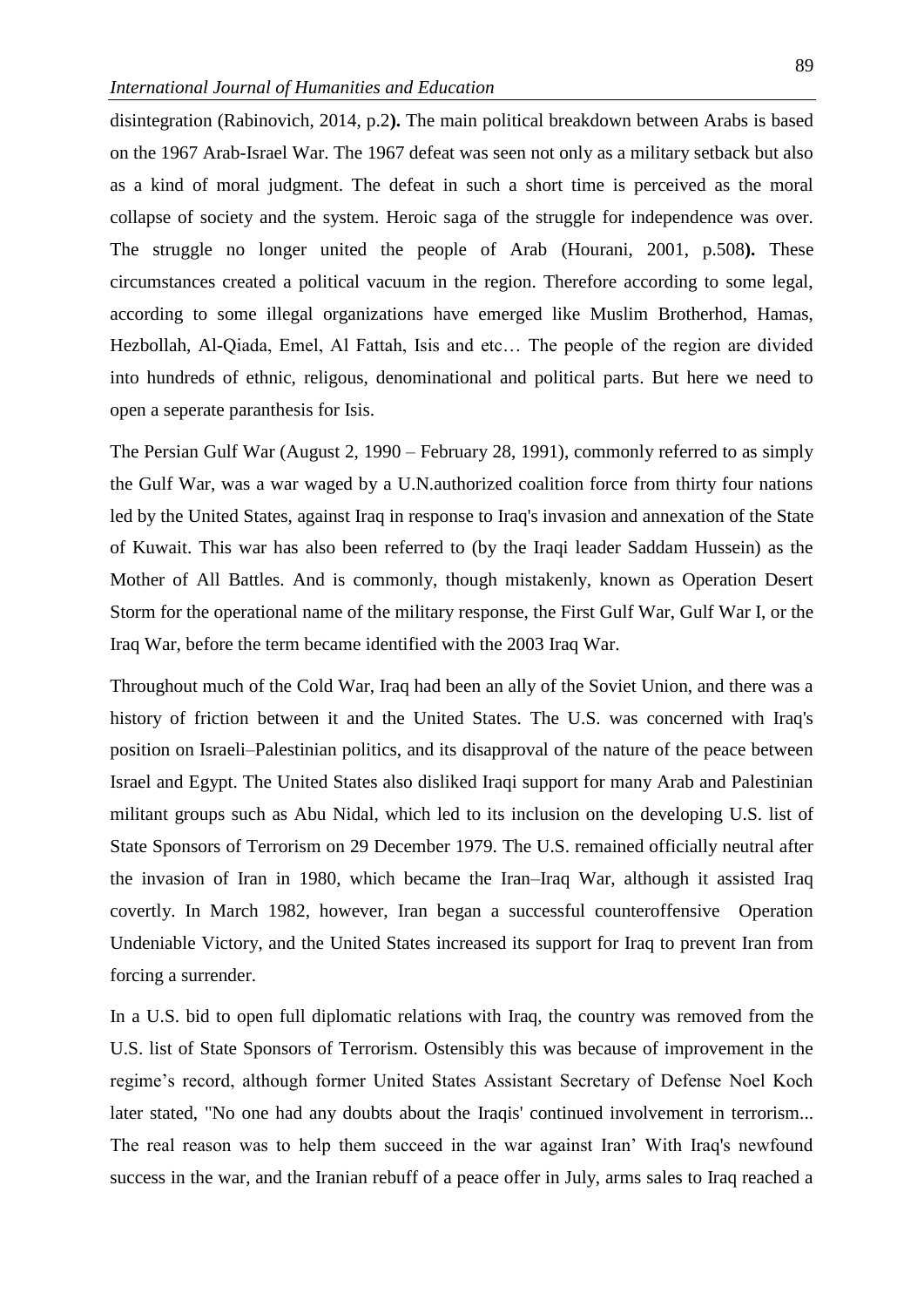record spike in 1982. An obstacle, however, remained to any potential U.S. Iraqi relationship Abu Nidal continued to operate with official support in Baghdad. When Iraqi President Saddam Hussein expelled the group to Syria at the United States' request in November 1983, the Reagan administration sent Donald Rumsfeld to meet President Hussein as a special envoy and to cultivate ties. By the time the ceasefire with Iran was signed in August 1988, Iraq was virtually bankrupt, with most of its debt owed to Saudi Arabia and Kuwait. Iraq pressured both nations to forgive the debts, but they refused. Iraq also accused Kuwait of exceeding its OPEC quotas and driving down the price of oil, thus further hurting the Iraqi economy. The collapse in oil prices had a catastrophic impact on the Iraqi economy. The Iraqi Government described it as a form of economic warfare, which it claimed was aggravated by Kuwait slant-drilling across the border into Iraq's Rumaila oil field.

The Iraq-Kuwait dispute also involved Iraqi claims to Kuwait as a territory of Iraq. After gaining independence from the United Kingdom in 1932, the Iraqi government immediately declared that Kuwait was rightfully a territory of Iraq as it had been an Iraqi territory for centuries until the British creation of Kuwait after World War I, and thus stated that Kuwait was a British imperialist invention. Iraq claimed Kuwait had been a part of the Ottoman Empire's province of Basra. Its ruling dynasty, the al-Sabah family, had concluded a protectorate agreement in 1899 that assigned responsibility for its foreign affairs to Britain. Britain drew the border between the two countries, and deliberately tried to limit Iraq's access to the ocean so that any future Iraqi government would be in no position to threaten Britain's domination of the Persian Gulf. Iraq refused to accept the border, and did not recognize the Kuwaiti government until 1963. In early July 1990, Iraq complained about Kuwait's behavior, such as not respecting their quota, and openly threatened to take military action. On the 23rd, the CIA reported that Iraq had moved 30,000 troops to the Iraq-Kuwait border, and the U.S. naval fleet in the Persian Gulf was placed on alert. On the 25th, Saddam Hussein met with April Glaspie, an American ambassador, in Baghdad. According to an Iraqi transcript of that meeting, Glaspie told the Iraqi delegation, "We have no opinion on the Arab-Arab conflicts." According to Glaspie's own account, she stated in reference to the precise border between Kuwait and Iraq" that she had served in Kuwait 20 years before then, "as now, we took no position on these Arab affairs." On the 31st, negotiations between Iraq and Kuwait in Jeddah failed violently. On 2 August 1990 Iraq launched the invasion by bombing Kuwait City, the Kuwaiti capital (internet 11). The first scenario went into effect, the second scenario was 2003 Iraq War. The chief cause of this war was George W. Bush and his management in the name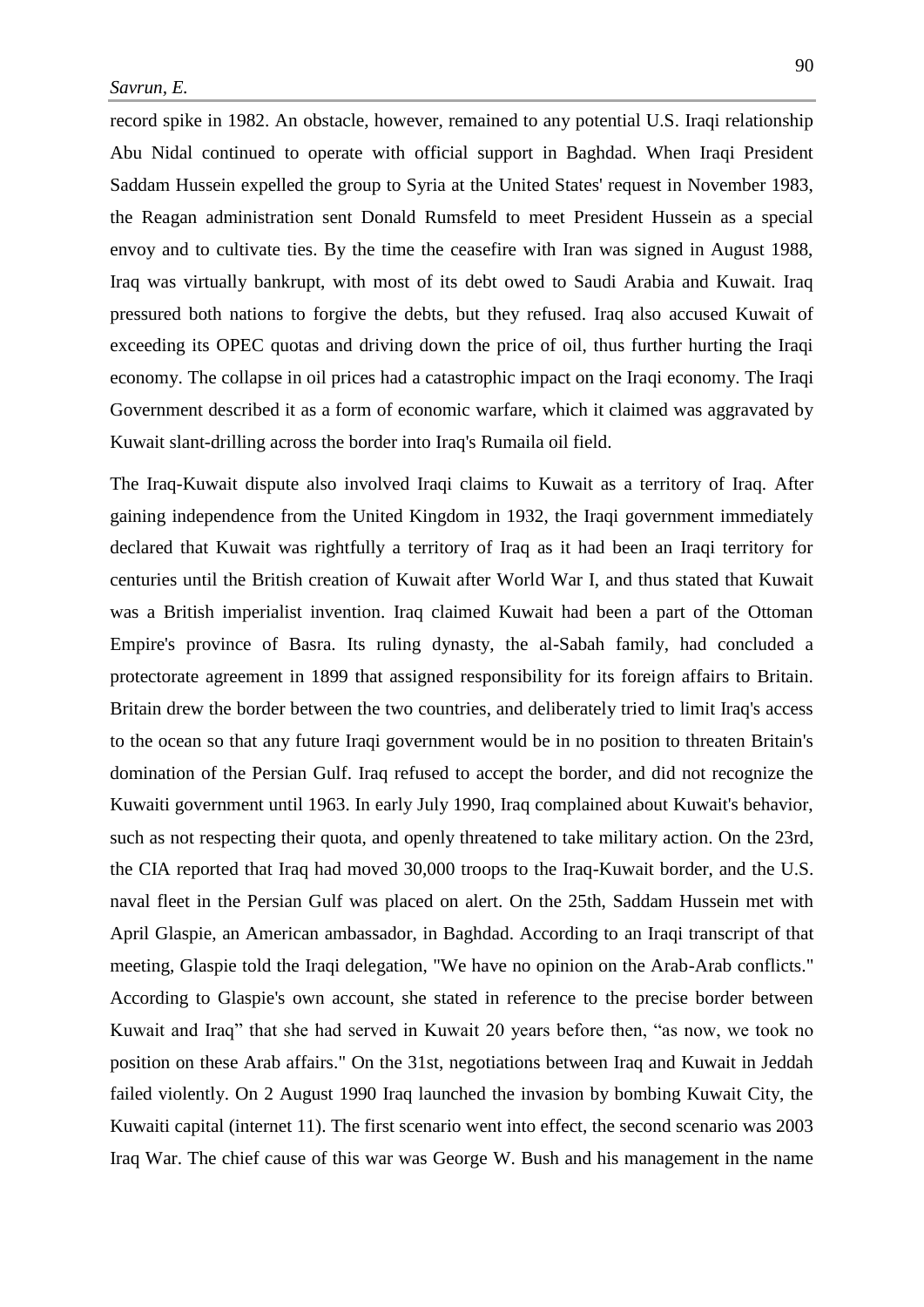of the Global War on Terrorism (GWOT) (Bassil, 2012, p.29). In 2003, all public institutions were disbanded by U.S. after Iraq invaded. Provisional Coalition Administration priviledged Shia Arabs and Kurds. Sunni Arabs and Turkmens have emerged outside of the state. Both America's supports to the Kurds and Iran's growing influnce to the Shias further enlarged the problems (Bilgesam, 2015, p.1). On the other hand, another side had much more benefits from it. No doubt it was Isreal. Anglo-American Zionist plan in forced. Millions of civilians lost their lifes, be crippled, orpaned and lost their homelands and became refugees.

In 2010, something happened in Tunisia. A Tunisian hawker Mohamed El- Bouazizi burned him self in December and impacted all around the Middle East that we call Arab Spring (Birdal-Günay, 2012, p.7). For more than decades now, the Arab world has been the scene of epic paroxysm; the greatest wave of empowerment the world had seen in the last twenty years. From the Atlantic to the Pacific, young people moved by decades of disappointment with their elite and rejecting the violent approach to improving their daily life, have chosen to unravel the dust of submission. They have attempted to shake the status quo which has kept their situation miserable not only since their grandparents threw off the brutal yoke of colonialism, but has also worsened their economic, political, and social conditions. The wave of social protests that swept through the Arab world during 2011, toppling some longstanding regimes and seriously destabilizing others, was the consequence of decades of oppressive and authoritarian political systems, failed economic policies, and socially alienated and disaffected populations, mainly youths. Indeed, when the self-immolated Tunisian citizen Mohamed El Bouazizi committed his final act of desperate protest on 17 December 2010, he was not aware that he was kicking the first domino piece in a long chain of events that is still unfolding today, having claimed four among the longest sitting Arab leaders (Aissa, 2012, p.1-2).

On March 15th, 2011,day of dignity protests in Damascus and Daraa; security forces fire on and kill protestors, triggering violent unrest and Israeli jets accused of bombing military base near Damascus in January 2013, thus the last act has begun in Syria (Mariwala, 2014, p.7).

The current situation in which Iraq and Syria involved fosters the emergence and existence of radical religious organizations in this region. ISIS, one of those organizations, has become a source of threat through its bloody attacks and power in global and regional scale. Due to ISIS's existence as a threat, a US-led coalition force was established. By this coalition force, an action plan based on the purpose to "weaken ISIS and finally exterminate" was adopted and implemented. But it is needed to obtain regional and well trained and equipped troops to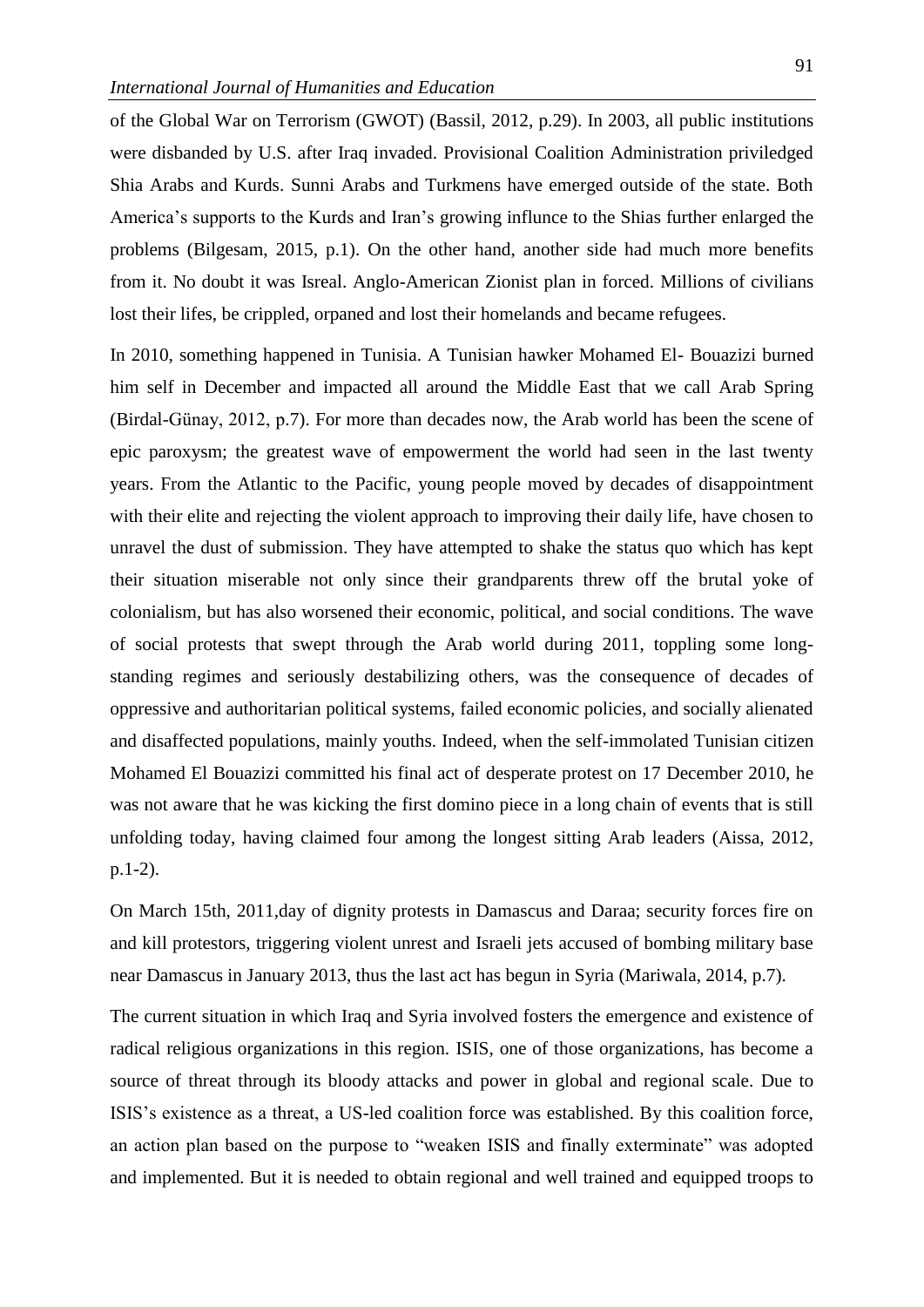fight against this organization. It requires long time to train some kind of troops and naturally to fight against ISIS. Besides, military interventions triggers the violence political implementations are required to get to the root of the problem. The current status in Iraq and Syria demonstrates that it is needed long time to implement political solutions and stability which will exterminate ISIS at the end. ISIS established in Afghanistan by Ebu Musab El-Zarkavi in 1999 as Tawhid and Jihad (Erdoğan-Deligöz, 2015, p.5-6).

ISIS does not only destory lifes, intentional destruction of cultural heritage by ISIS is only a part of its policy, which dramatically comprises various other serious violations of the core international law rules protecting peace and human rights. Every sensible person in whatsoever part of the world felt a blow in the stomach or was led to the brink of tears each time the news of such an act was broadcast (Mucci, 2016, p.2). ISIS want destory historical memory of Syria and Iraq, and leave an irreversible space. Fort his reason millions of people have been left their homeland, half of the Syrians are refugee, dead, cripple and struggling with hunger and diseases. The lands are divided into a several ethnic parts.

Syria and Iraq are melting down. In Syria, the ruling regime's attempt to shoot its way out of the largest uprising it has ever faced has killed over 470,000 people, and displaced roughly half of Syria's population of 22 million (Tabler, 2013, p.90).

The surge of ethnic and strife in Syria and across the Middle East has led a number of analysts to predict the coming breakup of many Arab states. This potential upending of the region's territorial order has come to be known as "the end of Sykes-Picot" a reference to the secret 1916 Anglo-French agreement to divide up the Middle Eastern provinces or the Ottoman Empire into British and French zones control. Because the European treaties that created new Arab states in the aftermath of First World War upheld the outlines of that agreement, Sykes-Picot became the convenient shortland fort he map that colonial powers imposed on the region, one that has remained essentially to the present day. With bloodshed from Aleppo to Baghdad to Beirut, ,ts indeed tempting to predict the voilent demişe of Sykes-Picot (Ottoway, 2014, p.139).

As the conflict festered it also prompted a broader discussion and debate over the future of the Arab State system. The collapse of Syria, the ongoing fighting in Iraq, and the general instability in the Middle East has led some observers to question whether the very geography of the region will be change (Robinovich, 2014, p.1). Syria's nothern neighbor is a powerful state with complex interest in Syria'a affairs. Therefore, Turkey is now facing with Kurdish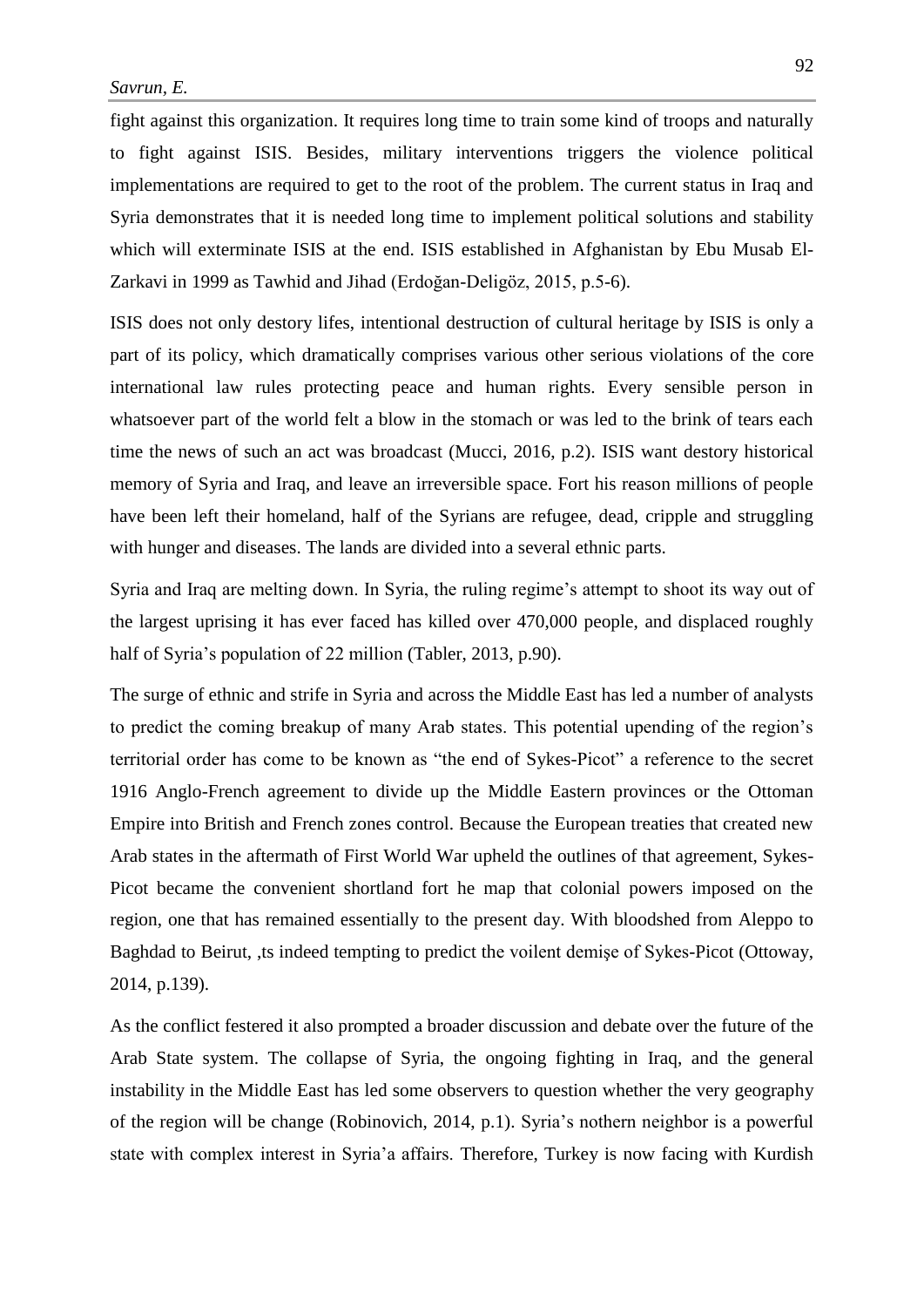groups in Syria and Northern Iraq which are YPD, PYD, and has been fighting against PKK more than thirty years. What interesting thing is here that U.S.A's heavy arms and money assistance to YPD and PYD despite Turkey being a NATO allied with U.S.A. On teh other hand Russia, England, France, Germany and Iran and China's ears are also all there, and ofcource Israel.

The fate of Ankara is one with Damascus, Aleppo, Mosul, Kirkuk. The future of Turkey can not be separated from the future of Syria and Iraq. The risk for Turkey's foreign policy is to establish a puppet Kurdish state apparently under the American umbrella, but in reality the plan is that expansion of the Israel. If any confort with a fait accompli like Sykes-Picot in near future, Turkey should be more carefull. Regional peace depends on it.

In Turkey, much of the American Kurdish card has been mentioned up to now. Establish a Kurdish state in northern Iraq by America that issue has been focused sizably by many scholar, officers, journalists and statemen. But Israel support to establish a Kurdish state most because this is the last scenario for the great Israel Project for now.

### **References**

- Arenal, M. G., (2013). "A Jews of al-andalus", abdelwahab meddeb, benjamin stora, a history of jewish-muslim relations: From the origins to the present day, Marina Rustow, *Princeton University Press*, pp. 111-135.
- Aissa, E. H., (2012). The Arab spring: Causes, consequences, and implications, *Strategy Research Project*, United States Army War College Class of 2012.
- Bassil, Y., (2012 Nov-Dec). "The 2003 Iraq War: Operations, causes, and consequences". *Journal of Humanities and Social Science*, 4(5), 29-47.
- BİLGESAM, (2015, April). Irak ve Suriye'deki Gelişmelerin Türkiye'ye Etkileri*, Bilge Adamlar Kurulu Raporu, Bilge Adamlar Stratejik Araştırmalar Merkezi, Rapor No: 65*, İstanbul.
- Birdal, A., (2012 August). *Yiğit Günay, arap baharı aldatmacası orta doğu'da emperyalist restorasyon* (2. Baskı). İstanbul:Yazılama Yayınları.
- ENCYCLOPAEDIA BRITANICA, (1970). Volume 19, William Benton Publisher, USA.
- Engdahl, W., (2004). *A century of war: anglo-american oil politics and the new world order*, Revised Edition. London:Pluto Press.
- Erdoğan, Ş., & Deligöz, E. (2015 May). "Irak Şam İslam Devleti (IŞİD): Gücü ve Geleceği", *Savunma Bilimleri Dergisi, The Journal of Defense Scineces*, *14*(1), 5-37.
- Fukuyama, F. (2014 September-October). "America in Decay". *Foreign Affairs*, *93*(5), 5-26.
- Gaub, F. P. P. (2013 October). "Sykes-Picot and Syria", *Issue Alert, European Union Institute for Security Studies, 34*, 1-2.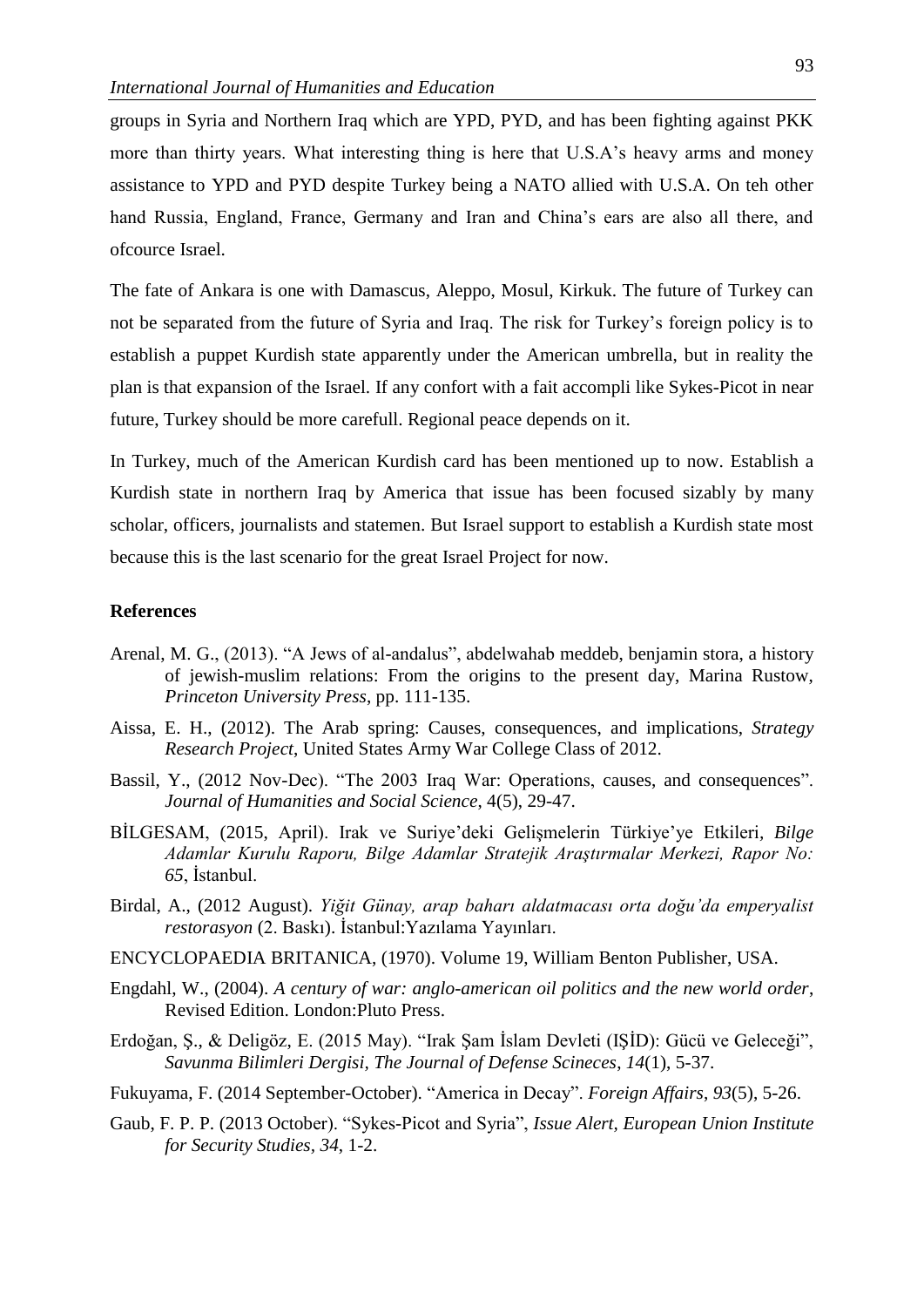- Goldshmih jr., A. D. L. (2011). *A concise history of the middle east* (Ninth Edition). Boulder:Westview Press.
- Hart, B. L. (2014). *Birinci dünya savaşı tarihi* (Çev: Kerim Bağrıaçık, 1. Baskı). İstanbul: Türkiye İş Bankası Kültür Yayınları.
- Hourani, A. (2011). *Arap halkları tarihi* (Çev: Yavuz Alogan, 3. Baskı). İstanbul: İletişim Yayınları.
- İnalcık, H. (2017). *Devlet-i Aliyye Osmanlı İmparatorluğu üzerine araştırmalar-ı, klasik dönem (1302-1606): Siyasal, kurumsal ve ekonomik gelişim, seçme eserleri II* (58. Baskı). İstanbul: İş Bankası Kültür Yayınları.
- İnalcık, H. (2016). *Osmanlı tarihinde islamiyet ve devlet, seçme eserleri IX* (2. Baskı). İstanbul: İş Bankası Kültür Yayınları.
- Kamrava, M. (2005). *The modern middle east political history since the first world war*, Berkeley: University of California Press.
- Kramer, M. (1997). "The Middle East, Old and New", *Deadalusi, 126*(2),89-112.
- Kramer, M. (2017). "The Forgotten Truth About The Balfour Declaration", *Advencing Jewish Thought, Mosaic*, pp.1-23.
- Kissenger, H., (2011 February). Diplomasi, Çev: İbrahim H. Kurt, 10. Baskı, İstanbul: Türkiye İş Bankası Kültür Yayınları.
- Lewi, B. (2005). Orta Doğu, Hıristiyanlığın Başlangıcından Günümüze Orta Doğu'nın İki Bin Yıllık Tarihi, Çev: Selen Y. Kölay, 1. Baskı, Ankara: Arkadaş Yayınları.
- Lewis, B. (2009 February). Tarihte Araplar, Çev: Hakkı Dursun Yıldız (5. Baskı). İstanbul: Ağaç Kitabevi Yayınları.
- Mariwala, A. (2014). "The Syrian Civil War, Regime of Bashar Al-Assad*", Stanford Model Ubited Nations Conference*, pp.1-23.
- Marschalk, L. (1972). Yahudi (Dünya Hâkimleri), Çev. Cüneyd Emiroğlu (2. Baskı). İstanbul: Sebil Yayınları.
- Morga, K. O. (2009). *The Oxford ıllustrated history of Brittain*, Updated Edition. Oxford University Press.
- Mucci, F. (2016 Winter-Spring). "Intentional destruction of cultural heritage by ISIS: the reaction of the International Community against this specific aspect of the aggression to peace and human rights", *Peace Processes Online Review*, 2(1), pp.1-15.
- Ortaylı, İ. (2006 January). *İmparatorluğun en uzun yüzyılı* (25. Baskı). İstanbul: Alkım Yayınları.
- Ottoway, M. (2015 Fall). "Learning from Sykes-Picot", *Middle East Program Occasional Paper Series.* Wilson Center, pp.1-11.
- Ottowa, M., & Ottaway, D. (2014 May-June) "How the Kurds Got Their Way Economic Cooperation and the Middle East's New Borders". *Foreign Affairs,* pp. 139-149
- Owen, E. R. (2008 January). "One Hundred Years of Middle East Oil", *Crown Center for Middle East Studies,* Middle East Brief, No.24, Brandies University, pp. 1-7.
- Patrick, A. J. (2013 Winter-2014 Spring). "The Zionist Commission and the Jewish Communities of Greater Syria in 1919". *Jarusalem Quarterly* 56&57, pp.107-117.